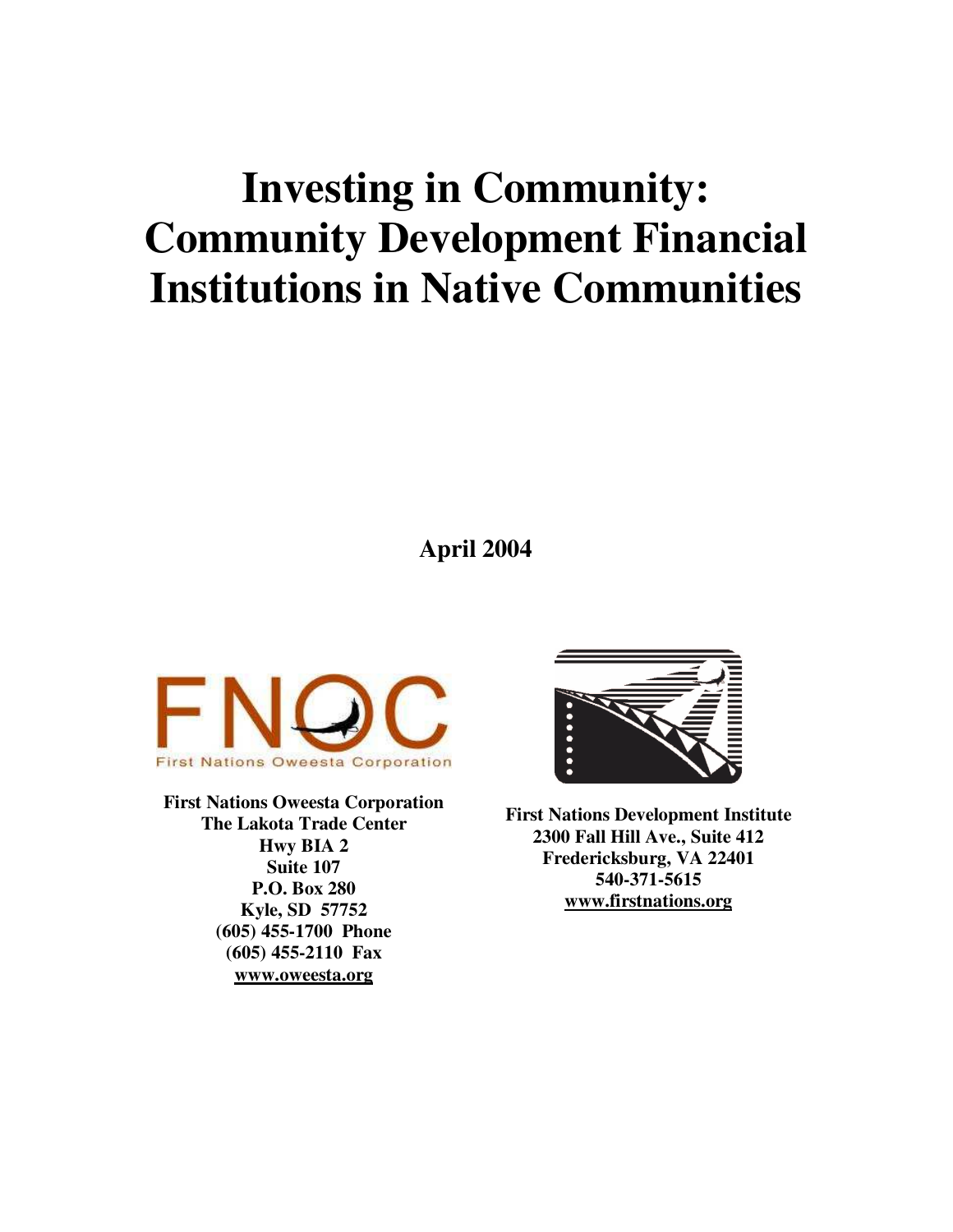#### **Acknowledgements**

This paper was written by Sarah Dewees. The author thanks Stewart Sarkozy-Banoczy, Rebecca Seib, Jackie Tiller, and Elsie Meeks for their assistance in collecting data for and providing feedback on this report and for their input on the work in progress. Their review of the report greatly improved the final product. Thanks are also due to Bettina Schneider, a graduate student in the Department of Native American Studies and the Community Development Graduate Group at University of California, Davis, for providing a great deal of assistance with the literature review and proofreading.

**Suggested Citation:** Dewees, Sarah. (2004). *Investing in Community: Community Development Financial Institutions in Native Communities*. Kyle, SD: First Nations Oweesta Corporation.

Copyright 2004 First Nations Oweesta Corporation.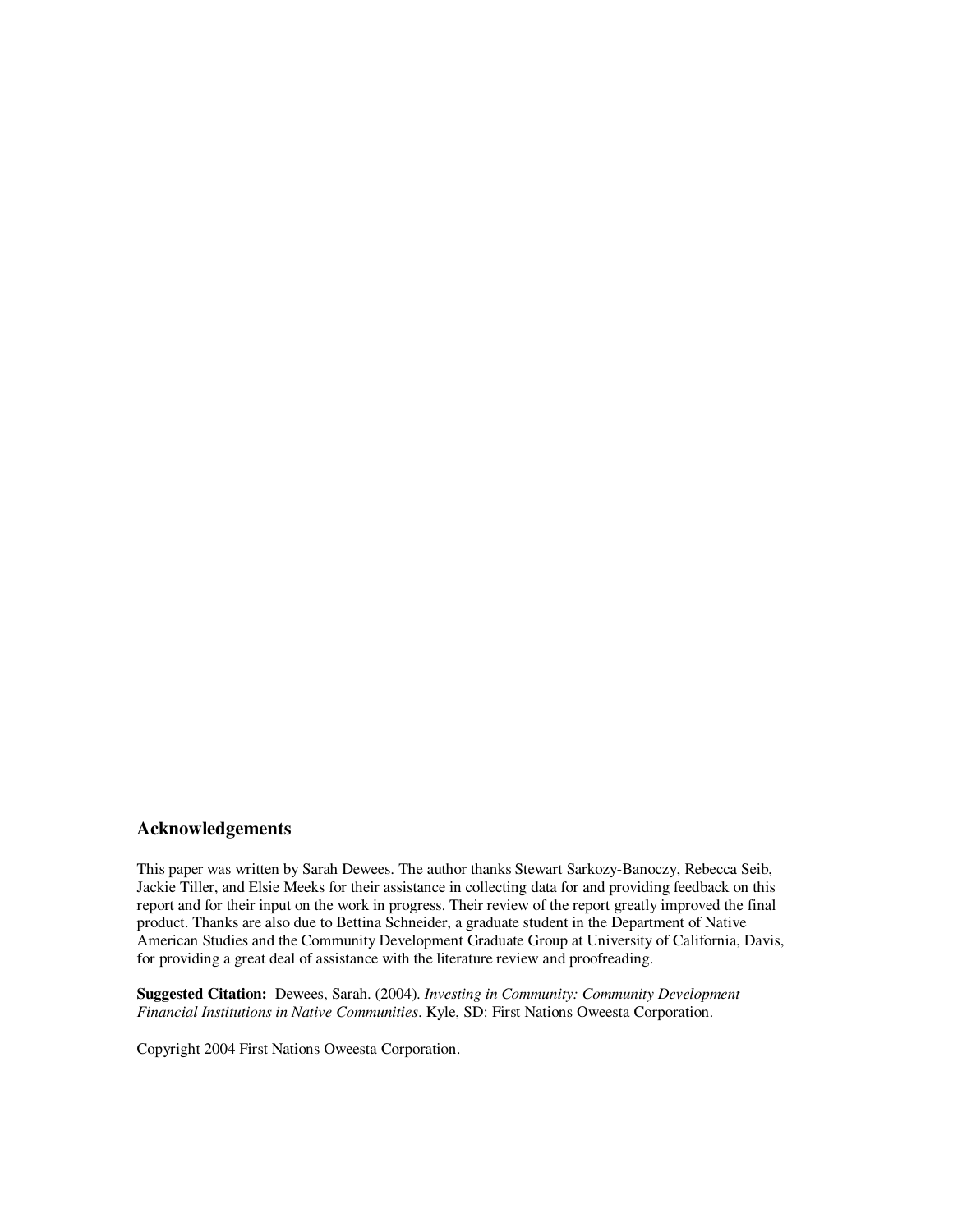# **Table of Contents**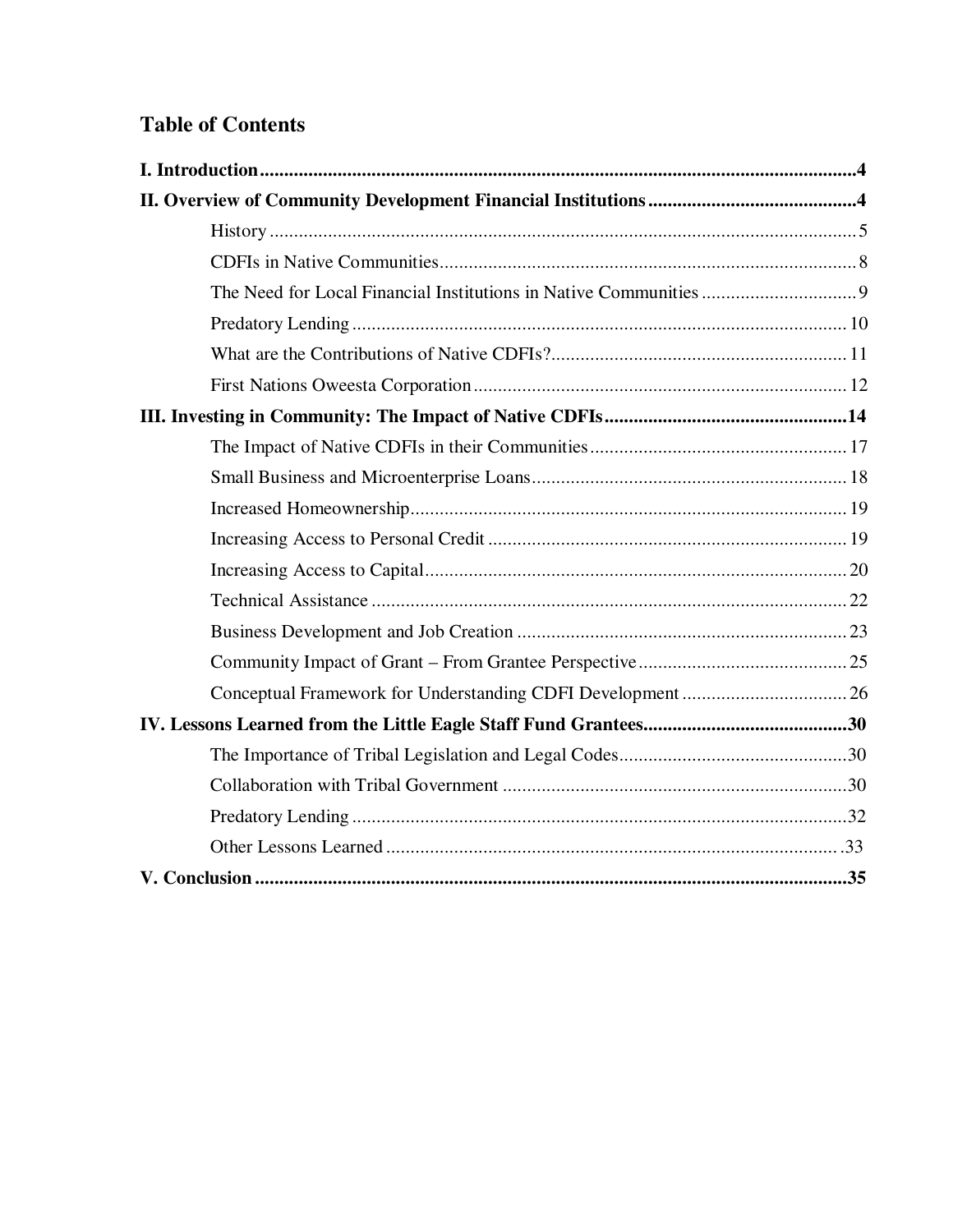# **Figures**

# **Tables**

|          | Table 1. Communities Served by Little Eagle Staff Fund-Funded Organizations 15    |  |
|----------|-----------------------------------------------------------------------------------|--|
| Table 2. |                                                                                   |  |
| Table 3. |                                                                                   |  |
| Table 4. | All Loans Provided by Little Eagle Staff Fund Grantees in Last Year 18            |  |
| Table 5. | Small Business/Microenterprise Loans Provided by Little Eagle Staff Fund Grantees |  |
| Table 6. | Loans Provided by Little Eagle Staff Fund Grantees to Native American Clients21   |  |
| Table 7. |                                                                                   |  |
| Table 8. | Loans Provided by Little Eagle Staff Fund Grantees to Low-Income Clients21        |  |
| Table 9. |                                                                                   |  |
|          |                                                                                   |  |
|          |                                                                                   |  |
|          |                                                                                   |  |
|          |                                                                                   |  |
|          |                                                                                   |  |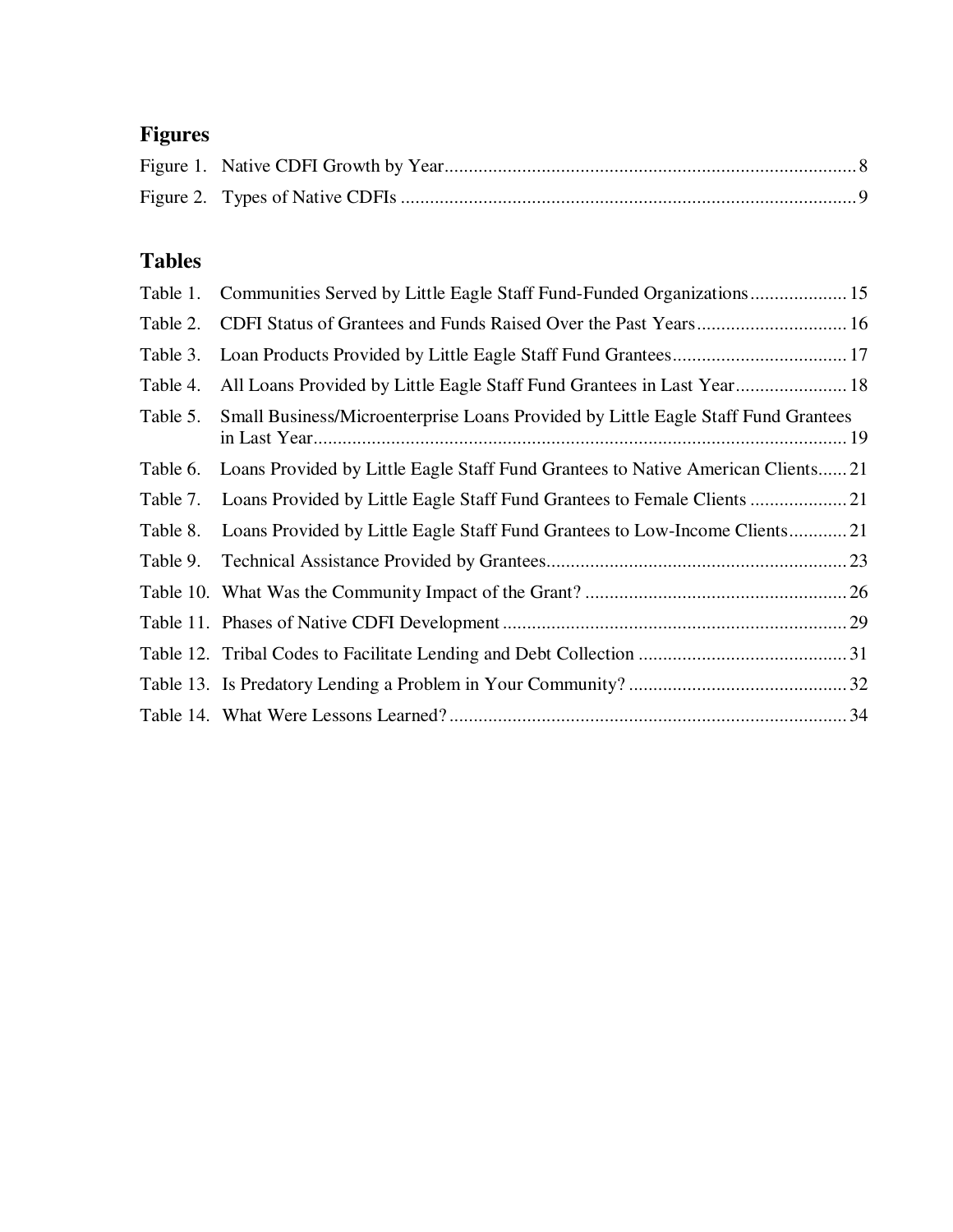## **I. Introduction**

Native communities are the site of tremendous entrepreneurial activity, innovation, and enterprise. Yet at the same time, they suffer from some of the highest poverty rates in the nation. While the roots of current poverty are complex and far reaching, one of the many factors contributing to low levels of economic development in many Native communities is a lack of access to credit and capital for small business development and other economic activity.

The Native American Lending Study, published by the CDFI Fund in 2001, documented what many Native community residents already know: there are very few private sector financial institutions serving Native communities, and access to capital presents a challenge. Increasingly, tribal governments and Native community leaders are finding a solution to this challenge in Native controlled, locally operated financial institutions, whether they be credit unions, loan funds, or banks. Many of these financial institutions fall into the category of "community development financial institutions" or CDFIs, and serve a market niche that has long been neglected by mainstream financial institutions.

The goal of this paper is to provide primary data on the role that these CDFIs are playing in local communities, and to try to identify lessons learned and promising practices for the field. Although this field is still young, many lessons are emerging from our work with Native communities. In addition, the positive impact these organization are having in their communities is significant, and worth documenting. The paper will begin with an overview of the literature on CDFIs and then provide specific information about CDFIs in native communities. Data will be provided on a small sample of CDFIs, and early lessons learned will be shared from this sample of organizations in the start-up phase of development. Finally, an analysis of next steps for the field will be discussed.

## **II. Overview of Community Development Financial Institutions**

Community Development Financial Institutions (CDFIs) are specialized financial institutions that serve as private sector financial intermediaries with community development as their primary mission. CDFIs work in markets that have not been adequately served by traditional financial institution and also develop new markets in underdeveloped areas. CDFIs provide a wide range of financial products and services, including mortgage financing for first-time homebuyers, financing for community facilities, commercial loans, and investments to start or expand small businesses, and loans to rehabilitate rental housing. In addition, they can provide financial services needed by low-income households, individuals and small businesses, affordable housing developers, and community facilities. These institutions also provide services that help ensure that credit is used effectively, such as financial literacy training, technical assistance to small businesses, and credit counseling to consumers. Through CDFIs, economically disadvantaged communities are provided access to financial resources as well as needed services.

CDFIs differ from mainstream financial institutions in a number of ways. Their specialized knowledge about the communities in which they do business and the meaningful relationships they form with their customers and community leaders translates into a willingness and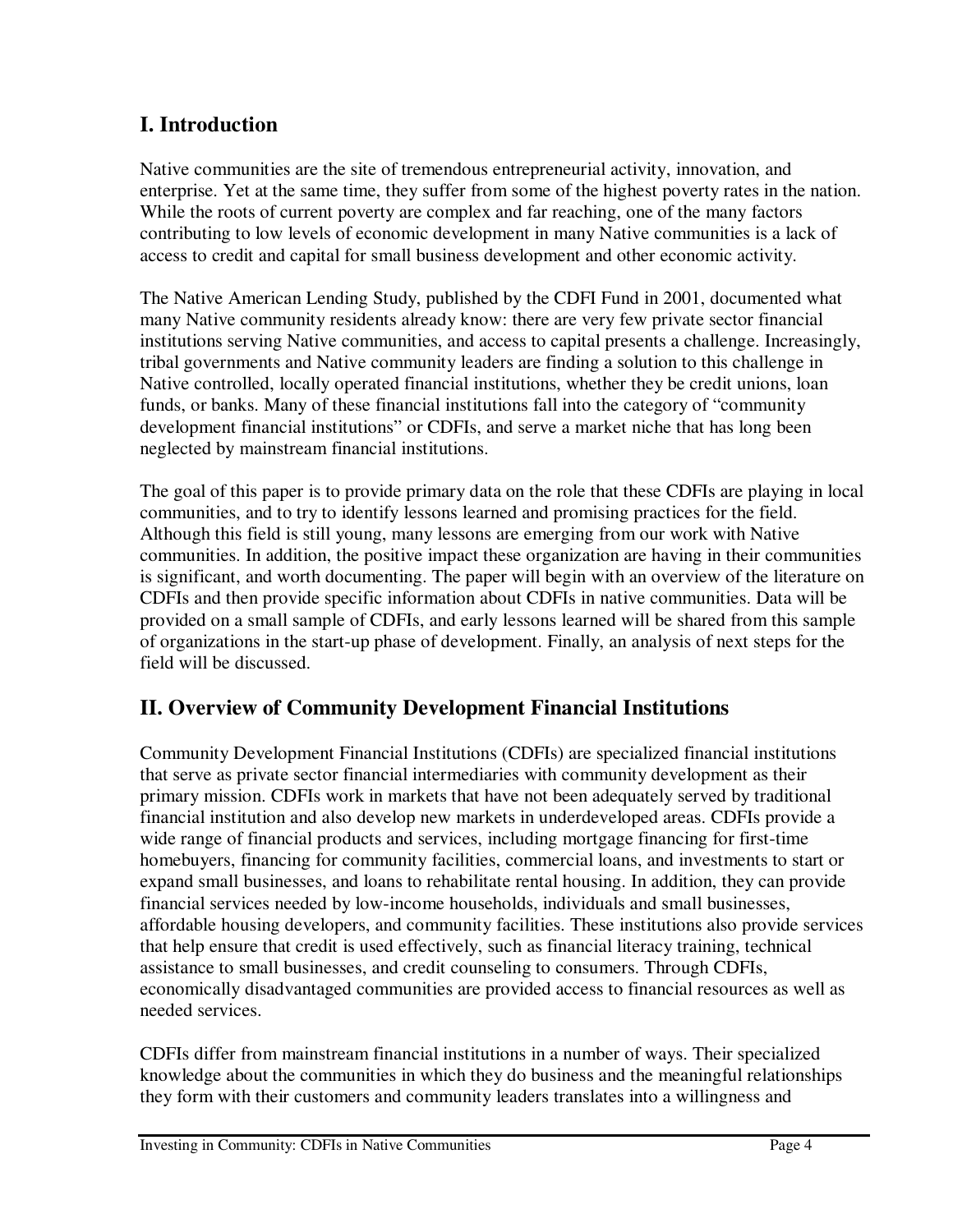commitment to individualized and specialized programs that are often too time-consuming or costly for mainstream financial institutions to implement. <sup>1</sup> Mainstream institutions tend to opt for fewer programs geared towards the broader market, which tends to exclude small businesses, low-income communities, and people who are marginalized from the mainstream economy. This in turn results in limited access to credit, therefore restricting the funding necessary to build houses, start new businesses, and continue the growth and sustainability in low-income communities. Despite these differences, CDFIs and conventional financial institutions often team up to jointly fund community projects, with the CDFI assuming the more risky subsidiary debt. For example, through the Community Reinvestment Act (CRA) credit and potential cash rewards under the CDFI Fund's Bank Enterprise Award Program, mainstream financial institutions are encouraged to invest their own capital directly in CDFIs. In addition to government incentives, CDFIs create a future market for mainstream financial institutions helping businesses and peoples to grow and prosper until they are ready to move on to borrowing larger amounts available from more conventional lending institutions. 2

While CDFIs share a common mission, they have a variety of structures and development lending goals. There are eight main types of CDFIs according to the CDFI Fund: community development banks or bank holding companies, business loan funds, housing loan funds, housing/facilities loan funds, community development credit unions, microenterprise funds, community development venture funds, and CDFI intermediaries. All are market-driven, locally controlled, private-sector organizations that measure success by both economic gains and also the contributions they make to the local community.<sup>3</sup>

#### *History*

While the term "community development financial institutions" or "CDFI" is relatively new, the concept itself is part of a long history of self-help credit institutions that have emerged out of marginalized, low-income communities. The current CDFI industry began taking shape in the late 1960s and early 1970s. Community development corporations (CDCs) that were created during the Johnson Administration, under its "War on Poverty" campaign and through the Office of Economic Opportunity lay the foundation for today's CDFI industry. Some of the deepest roots, however, lie with efforts like the credit unions/cooperatives developed in the U.S. in the late 1800s and the small peer-based lending pools created in Asia such as the Gramine Bank.

In the 1970s, CDFIs expanded their funding sources by reaching out to private organizations, particularly religious institutions and individuals. Many business-development loan funds were launched with federal funds from the Department of Housing and Urban Development, the Economic Development Administration, and the U.S. Department of Agriculture. Many community development credit unions and banks were started in the 1970s, such as South Shore Bank in Chicago (1973) and the Santa Cruz Community Credit Union (1977). The Neighborhood

 $1$  CDFI Fund, 2001.

 $2$  CDFI Fund, 2001.

 $3$  CDFI Fund, 2001.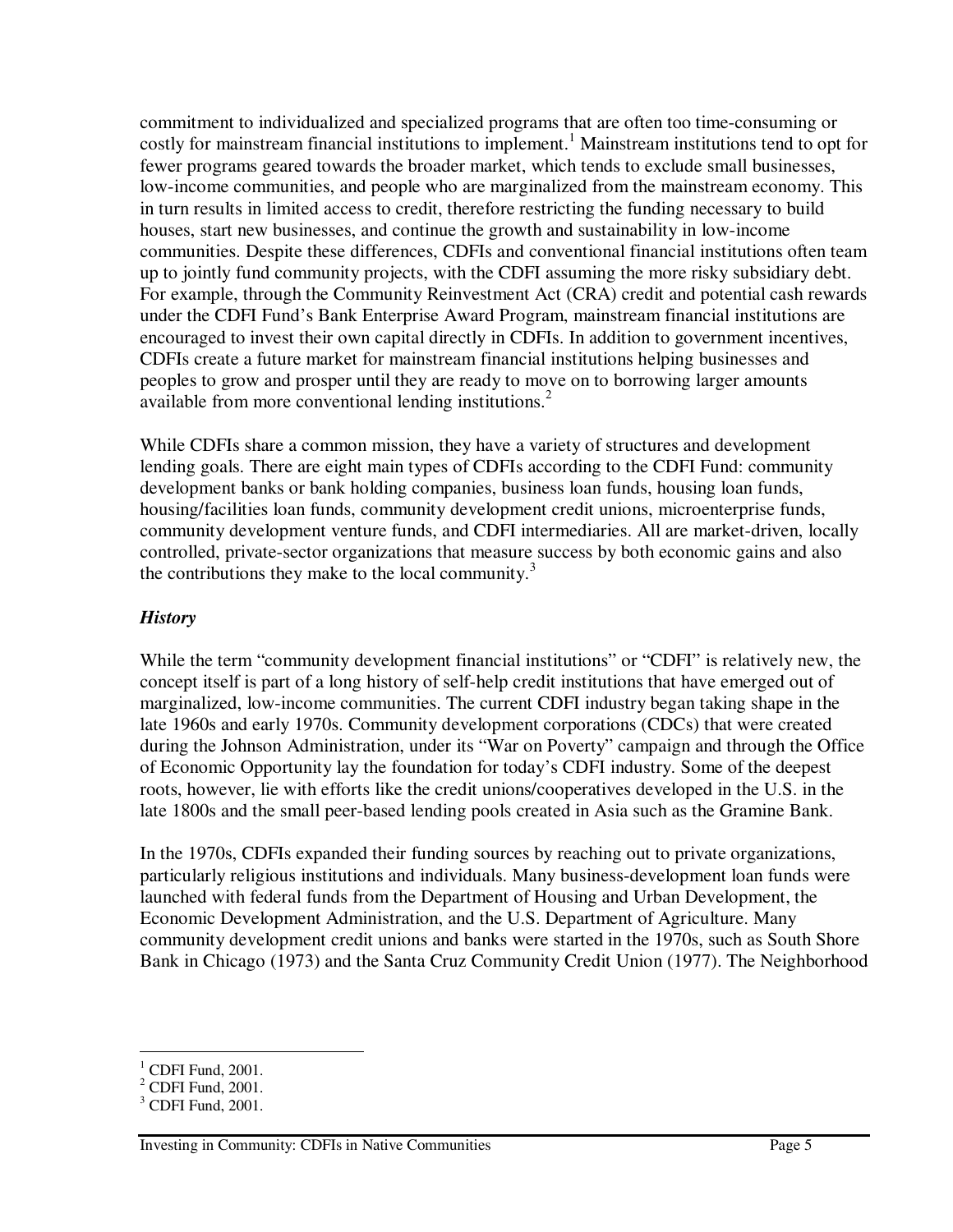Reinvestment Corporation (NRC), a national intermediary that supports local Neighborhood Housing Services offices, was created in 1973 and began financing affordable housing in 1978.<sup>4</sup>

Throughout the 1970s and 1980s, the CDFI industry only grew slightly, despite the diversity of funding sources that was developing. It wasn't until the 1990s that the CDFI industry expanded dramatically. The creation of the CDFI Fund in 1994, a government agency that provides funding to individual CDFIs and their partners, was a major cause of expansion. The Fund was authorized by the Riegle Community Development and Regulatory Improvement Act of 1994, as a bipartisan initiative. By stimulating the creation and expansion of diverse CDFIs and by providing incentives to traditional banks and thrifts (depository financial institutions intended to encourage personal savings and home buying, the Fund's investments work toward building private markets, creating healthy local tax revenues, and empowering residents. The CDFI Fund pursues its mission primarily through three major programs: Funds for CDFIs, the Bank Enterprise Award Program, and the New Markets Tax Credit Program. Funds for CDFIs include the Native American CDFI development component,<sup>5</sup> the Financial Assistant (FA) Component, and the Technical Assistance (TA) Component and all work to provide loans, equity investments, and grants to CDFIs. The Bank Enterprise Award Program provides incentives to banks and thrifts to invest in CDFIs and support other community development finance work. The New Markets Tax Credit provides incentives to the private sector—which will enable more than \$15 billion in equity investments in low-income communities. 6

The Fund is the largest single source of funding for CDFIs. It plays an important role in attracting and securing private dollars for CDFIs by requiring them to match their award with non-federal funds. Since its first round of funding in 1995, the Fund has made more than \$534 million in awards to community development organizations and financial institutions.<sup>7</sup> The Fund is housed in the U.S. Treasury Department and until February 2004, was run by Director Tony Brown, a Bush appointee. A 15-member advisory board is comprised of six government representatives: the Secretaries of Agriculture, Commerce, HUD, Interior, and Treasury as well as the SBA Administrator; and nine private citizens: two CDFI representatives, two representatives from insured depositories, two national public interest representatives, two community development specialists, and one Native American community development representative.

In addition to funding programs, The Fund administers a CDFI Certification Program. CDFI certification increases the credibility of community lending organizations in the eyes of potential and future investors and also provides a framework for startup organizations. An organization that is certified is often better able to attract private sector investment from local banks, corporations, foundations, and individuals. <sup>8</sup> Certification has also helped many CDFIs to expand through an inspired confidence in the industry, which has led to new sources of support and

 $<sup>4</sup>$  CDFI Fund, 2001.</sup>

<sup>&</sup>lt;sup>5</sup> Prior to 2003, the CDFI Fund Native American technical assistance component was titled the Native American CDFI Technical Assistance (NACTA) program. In 2003, this program was renamed and divided into two programs: the Native American CDFI Development (NACD) program and the Native American Technical Assistance (NATA) program. More recently, the CDFI Fund has developed the Native American CDFI Assistance (NACA) program. <sup>6</sup> CDFI Data Project, 2001.

<sup>7</sup> CDFI Data Project, 2001.

<sup>8</sup> CDFI Fund, 2003.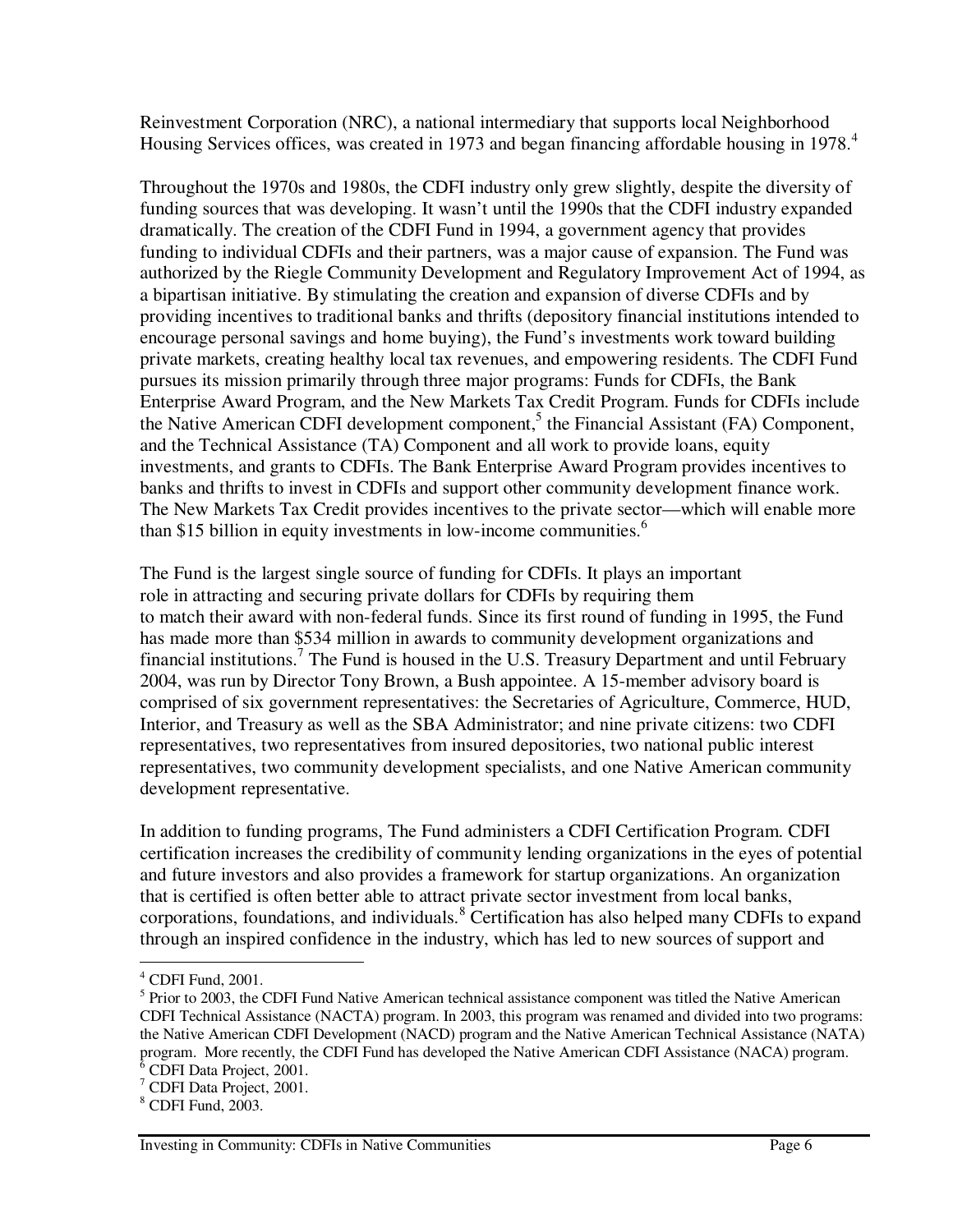funding. The revisions to the Community Reinvestment Act (CRA) regulations in 1995, which explicitly recognize loans and investments in CDFIs as a qualified CRA activity, were also reasons for expansion. At the time of these revisions, many financial institutions were also seeking permission to expand, merge, or otherwise change the scope of their charter; it was realized that an institution's community-investment record directly affected its plans for expansion, mergers, and/or changes in its charter. Consequently, many acquired a sudden enthusiasm for social investments.

Today the number of CDFIs continues to increase. As of November 25, 2003, there were 643 certified CDFIs in the country. 9 There are a number of other CDFIs throughout the country that have not yet achieved certification, but are nonetheless a presence in their communities. Through the provision of financial services, loans and investments, training and technical assistance services and development efforts, CDFIs enable both individuals and communities access to the credit and technical services needed to attain economic self-sufficiency and sustainability. Furthermore, CDFIs recognize that more than conventional loans are needed when working with individuals and communities that have access to limited or no credit, have been geographically isolated, discriminated against, and marginalized from the mainstream economy. As stated by the Coalition for Community Development Financial Institutions, "the flexibility to adapt lending guidelines to the needs of borrowers; to accept unconventional collateral for loans; and to provide education, training, and assistance to potential borrowers is one of the major services that CDFIs have to offer."<sup>10</sup>

The financial impact of CDFIs in local communities cannot be underestimated. A survey of 512 CDFIs revealed that they had \$5.7 billion of financing outstanding at the end of 2001 and \$2.2 billion in new loan and investment activity in FY 2001. CDFIs' net loan loss rates were less than 1% and they had sufficient reserves and equity bases to cover those losses. In addition to their



#### **Figure 1: Native CDFI Growth by Year**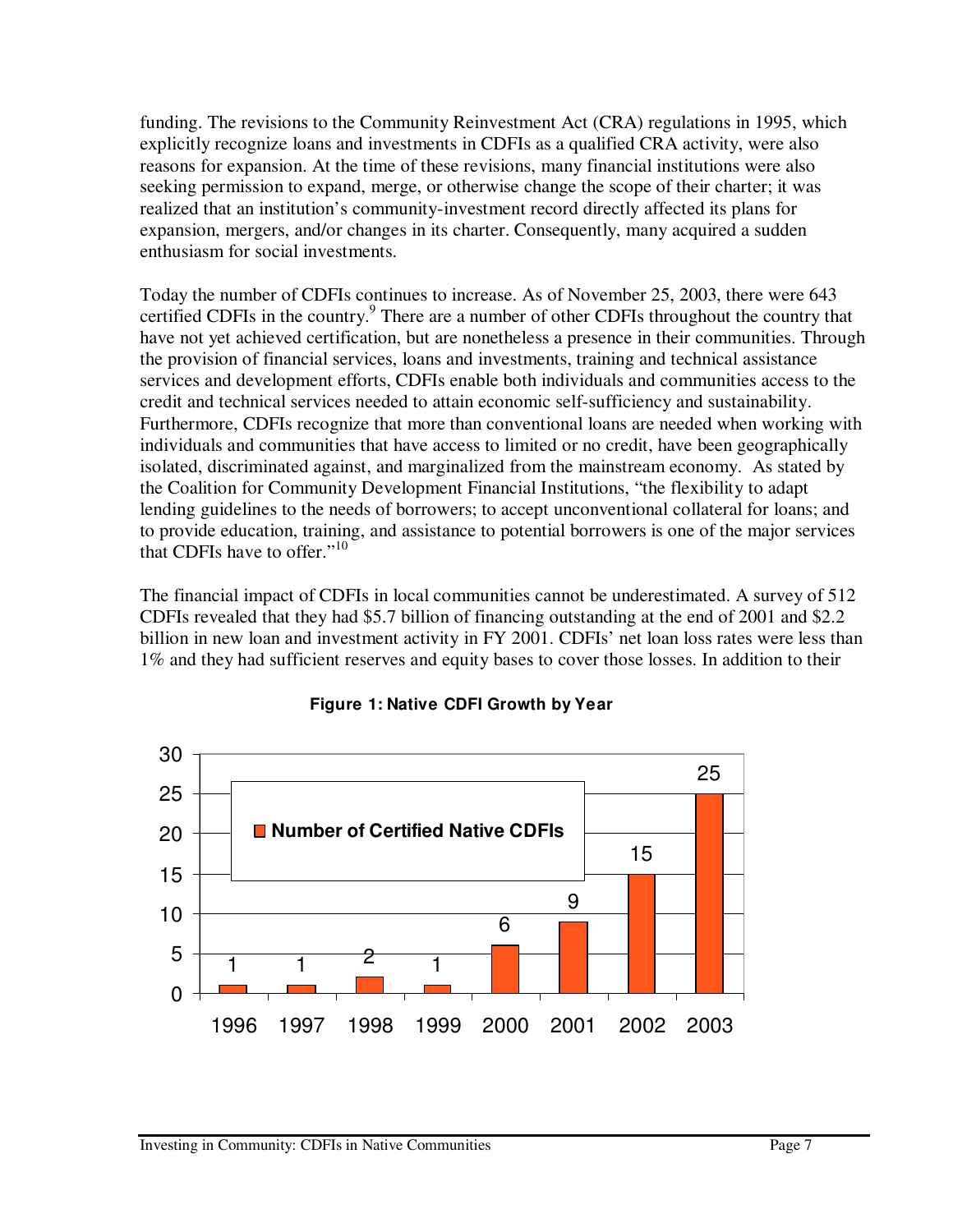financial successes, CDFIs strive to achieve significant community impact by providing improved financial literacy or entrepreneurial skills, alternatives to predatory lending, and access to bank and credit union branches in markets not typically served by financial institutions. In 2001, the CDFIs surveyed reported that their customer base was 74% low-income individuals, 63% minorities, and 53% females. This sample of CDFIs financed 7,484 businesses and microenterprises that created or supported 52,798 jobs, provided asset-building savings and retail financial services to 2,143,217 people via credit unions and 487,148 people via retail banks, closed 7,139 mortgages to economically disadvantaged people, constructed or rehabilitated 43,428 homes for low-income families, and built or renovated 501 community facilities in economically disadvantaged communities.<sup>11</sup>

#### *CDFIs in Native Communities*

Recently, Native communities have been using the CDFI model to develop their own financial institutions in rural and reservation based communities. As has been documented in the Native American Lending Study,<sup>12</sup> Native communities suffer from a chronic lack of access to capital due to geographic isolation, historical discrimination, redlining by mainstream financial institutions, and a lack of locally owned and operated financial institutions.<sup>13</sup> The establishment of CDFIs within Native communities can help to develop Native-owned institutions (whether local or regional) and build the community's capacity to manage and direct their financial assets in a way that supports local asset-based development. In the last 30 years, tribes have moved toward great self-determination and self-governance after a century of outside domination and



#### **Figure 2: Types of Native CDFIs**

<sup>9</sup> CDFI Fund, Certification, 2003.

<sup>&</sup>lt;sup>10</sup> Coalition for CDFIs, 2003.

<sup>&</sup>lt;sup>11</sup> CDFI Project, 2001

<sup>&</sup>lt;sup>12</sup> CDFI Fund, 2001.

 $<sup>13</sup>$  Native communities are defined broadly to include land-based populations on formal or informal reservations,</sup> traditional Indian Lands, Indian allotments, Alaskan Native Villages or Hawaiian homelands.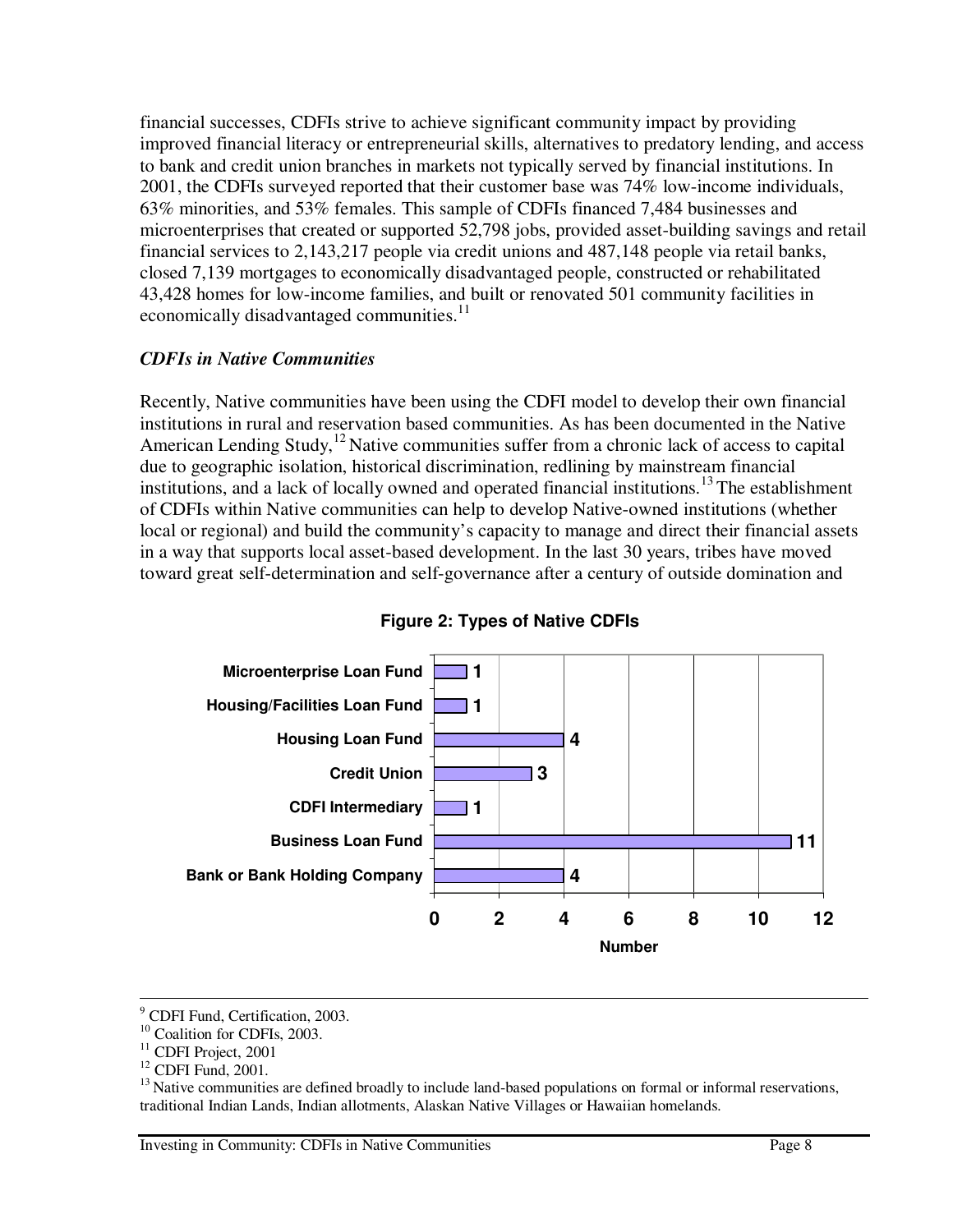control by the federal government. Economies that were once centrally planned and primarily controlled by the federal government sector are now moving toward a more mixed economy, with the development of private and nonprofit sectors. To support the development of these emerging economies, various types of capital financing are required. More and more reservation communities are developing local financial institutions guided by the CDFI model, and are working to find locally defined solutions to local problems.

As of October 2003, there were 25 certified Native-owned and managed CDFIs across the nation, up from two just six years ago (see Figure 1). Of these, 11 are business loan funds (see Figure 2). There are many more new and emerging organizations that have applied for funding from the U.S. Department of the Treasury's CDFI Fund over the past few years. There were 37 recipients of CDFI Fund Native American-targeted grants in 2002, signaling that there are many more Native controlled CDFIs approaching certification. Through the 2003 Native American CDFI Development (NACD) Program, the Fund provides TA grants to organizations that plan to create CDFIs to serve primarily Native American, Alaska Native, and/or Native Hawaiian communities. This 2003 program in part replaces the Native American CDFI Technical Assistance (NACTA) Program of prior years. Entities that were eligible under the 2002 NACTA Component will now be eligible to apply under the Native American Technical Assistance (NATA) component of the CDFI Program and the NACD Program. The TA award must be used for the benefit of the CDFI that the awardee plans to create. An applicant may request an amount of any size appropriate to its organizational capacity as well as a proposed CDFI Development Plan, although the maximum NACD award amount is expected to be up to \$100,000.<sup>14</sup>

#### *The Need for Local Financial Institutions in Native Communities*

The Native American Lending Study in 2001 found that the majority of respondents identified one significant factor as the source of economic and social challenges being faced by Native communities: *lack of access to capital and financial services available to Native American and Native Hawaiian communities*. <sup>15</sup> According to the financial survey and supporting research, nearly two-thirds of Native American and Native Hawaiian respondents reported that conventional mortgages, business loans and private equity investment for Native business owners are 'difficult' to 'impossible' to achieve; home equity loans, and construction and property rehabilitation loans have also been reported to be in short supply on Indian Lands and Hawaiian Home Lands. The CDFI Fund's Equity and Research Report estimates that the investment gap between Native American and Native Hawaiian economies and the United States overall totals \$44 billion. 16

According to the Corporation for Enterprise Development, the number of Native-owned businesses has risen by 84% to 197,300 in 2002 and that their gross incomes have increased by 179% to \$34.3 billion. 17 The *Native American Entrepreneurship Project Report*, written by First Nations Development Institute, estimates that 170,083 of these businesses are microenterprises businesses that are owned and operated by one person or family, have fewer than five

<sup>14</sup> Coalition of CDFIs, *The CDFI Fund*, 2003.

<sup>&</sup>lt;sup>15</sup> CDFI Fund, 2001.

<sup>16</sup> CDFI Fund, 2001.

<sup>&</sup>lt;sup>17</sup> Corporation for Enterprise Development, 2003.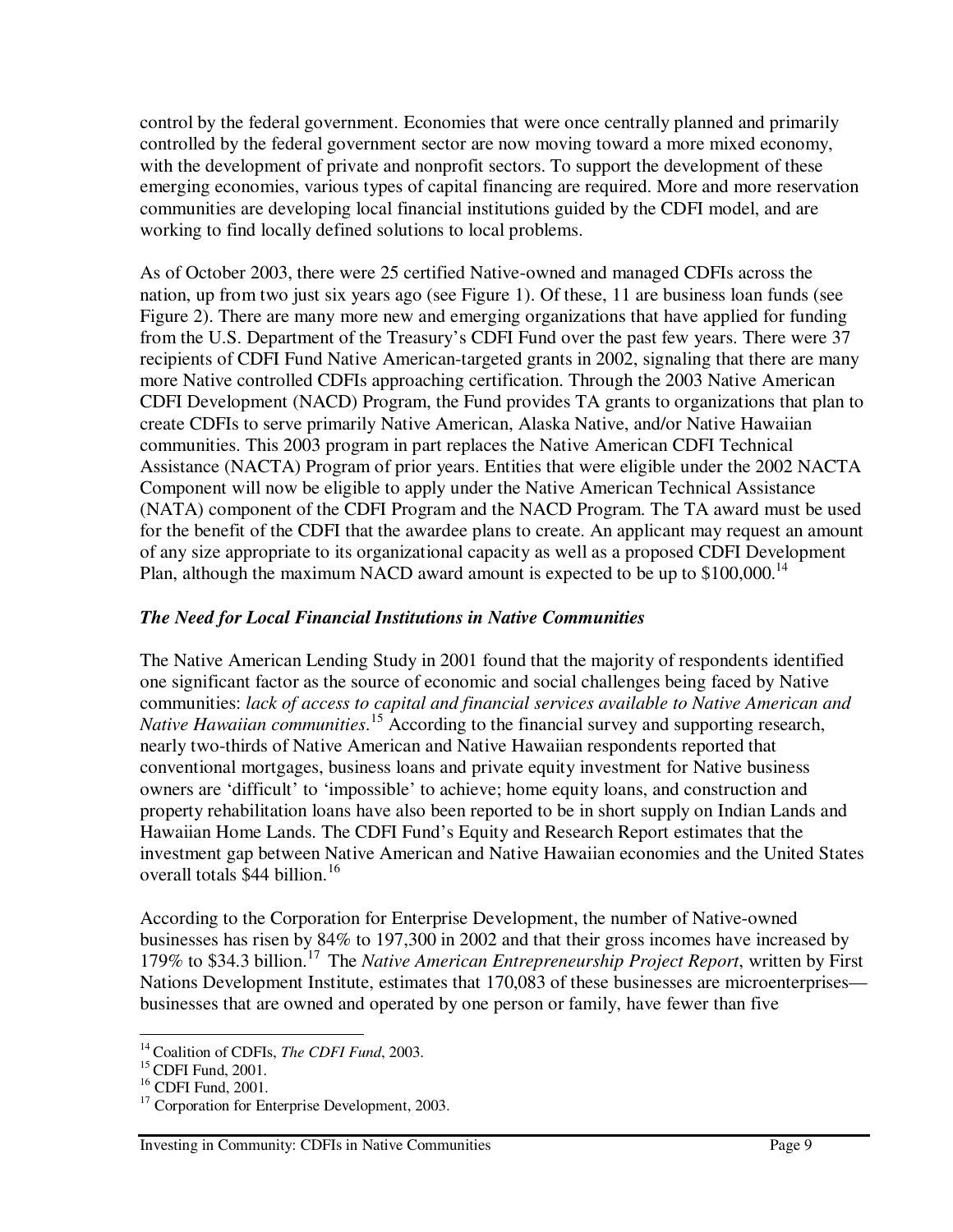employees, and are usually financed with loans of less than \$35,000. As reported by the CDFI Fund, entrepreneurship in Native communities is a 'domestic emerging market' with the sales growth rates of Native-owned businesses double the U.S. average.<sup>18</sup>

Despite the incredible growth of Native-owned businesses that has taken place over the last six years, there are many challenges to Native entrepreneurship development that CDFIs can help to remedy. A report commission by First Nations Oweesta Corporation cited the main challenges to entrepreneurship within Native Communities as business development training and technical assistance, financial literacy education, and access to financing. In the *Native American Entrepreneurship Project Report*, entrepreneurship development programs that serve American Indians found that limited business expertise, specifically knowledge about marketing, business plan development and general business practices on Indian reservations is a significant barrier to development. Furthermore, Native entrepreneurship programs face critical sustainability issues with the high cost of providing training and technical services to clients unfamiliar with the business development process and personal and geographic barriers. A recent report on financial education in Native communities authored by First Nations Development Institute, the Corporation for Enterprise Development, and the National Congress of American Indians noted that the lack of financial expertise and financial education resources is particularly severe in Indian Country, as compared to the rest of the nation, for a number of reasons: low levels of interactions with mainstream financial institutions, inexperience in managing money among older generations and a resulting lack of role-modeling in the family, poor access to sources of information (television, libraries, the Internet), and inadequate educational resources.<sup>19</sup> According to the *Native American Lending Study*, consumer credit counseling and repair, basic financial literacy, and financial management resources were all ranked as highly insufficient on reservations. In terms of financing, a lack of access to mainstream financial institutions is a major barrier to economic development in Native communities. As reported in the *Native American Lending Study*, only 14% of American Indian land in the United States has a financial institution in the community and 15% of Native people must travel more than 100 miles to reach a bank or automated teller machine. Sixty-six percent of non-tribally affiliated institutions do not offer start-up business loans on or near Indian reservations, 74.3% do not offer micro business loans, 71.4% do not offer small business loans and 79.6% do not offer larger business loans. Native Americans respondents rated equity financing for business development as the most difficult financial products to obtain.<sup>20</sup>

#### *Predatory Lending*

Predatory lending is also a problem in many rural and reservation based communities. When members of Native communities can get access to credit, it is often at very high interest rates or a predatory pricing structure. The only sources of credit on many reservations are car dealerships, check cashing companies, or predatory lenders interested in stripping assets from Native people. A predatory loan has been defined by the National Community Reinvestment Coalition (NCRC) as, "An unsuitable loan designed to exploit vulnerable and unsophisticated borrowers."<sup>21</sup>

<sup>18</sup> Corporation for Enterprise Development, 2003.

<sup>19</sup> Malkin, 2003.

<sup>20</sup> Malkin, 2003.

 $21$  Smith, 2003.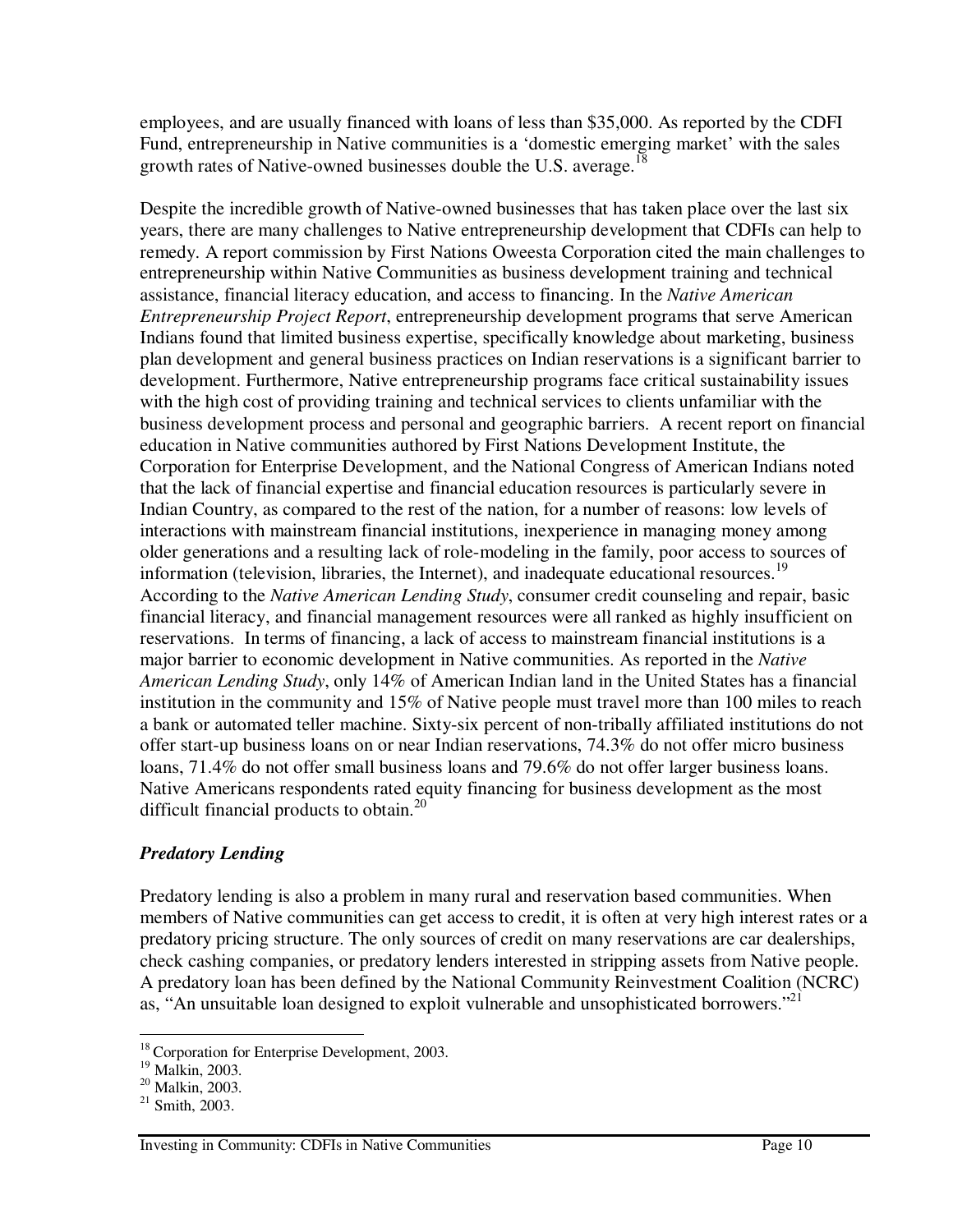Excessive rates and fees, the sale of unaffordable loans, and fraud are practices that predators in the lending process utilize. Predatory lenders also often withhold information related to fees, charges, and terms of the loan, preventing borrowers from making informed decisions.

Predatory loans are a subset of sub-prime loans<sup>22</sup> and have one or more of the following features: 1) charge more in interest and fees than is required to cover the added risk of lending to borrowers with credit imperfections, 2) contain abusive terms and conditions that trap borrowers and lead to increased indebtedness, 3) do not take into account the borrower's ability to repay the loan, and 4) often violate fair lending laws by targeting women, minorities and communities of color.<sup>23</sup> The expansion of sub-prime markets has increased substantially over the last ten years.<sup>24</sup> While this expansion has provided a greater access to loans for those who may not have qualified in the past, it has also allowed sub-prime lenders greater access to vulnerable borrowers.

The differences between communities with well-developed financial infrastructures and those without have become much more evident with the expansion of sub-prime markets. A weak financial infrastructure in many Native communities makes it much easier for predators to take advantage. Native people fall victim to predatory lending more often than the general public due to geographic and cultural isolation, economic vulnerability, lack of financial education, racial targeting by predatory lenders, and poorly developed financial infrastructures.

The use of tribal legislation, regulatory codes, educational programs, and tribal financial institutions are all ways in which tribal communities can combat predatory lenders. For example, the implementation of tribal loan programs and community development financial institutions can help provide Native communities with a greater degree of economic sovereignty and education, so that borrowers are less vulnerable to predatory lenders.

#### *What are the Contributions of Native CDFIs?*

CDFIs in Native communities can contribute to community and economic development in many ways. Specifically, CDFIs help promote asset-based development whether it is through providing individuals with financial management skills or creating small businesses and increasing homeownership. Only when Native people control their assets will they reap the benefit of these assets, whether it is financial or other returns. The contribution of CDFIs include the following:

1. **Increasing asset control:** At the individual level, citizens who have money management skills are more likely to be able to control their financial assets. CDFIs offer financial education and other programs designed to help individuals control their assets, whether these assets be their personal money, their small business financing, or homeownership.

 $22$  Sub-prime lending is defined by NCRC as "a loan to a borrower with less than perfect credit." Sub-prime loans are extended by primarily non-deposit institutions such as finance companies.

<sup>23</sup> Smith, 2003.

 $24$  Smith, 2003. The number of sub-prime loans increased roughly tenfold from 80,000 in 1994 to nearly 790,000 in 1999, and the dollar volume of sub-prime loans increased roughly five fold from \$35 billion in 1994 to nearly \$160 billion in 1999.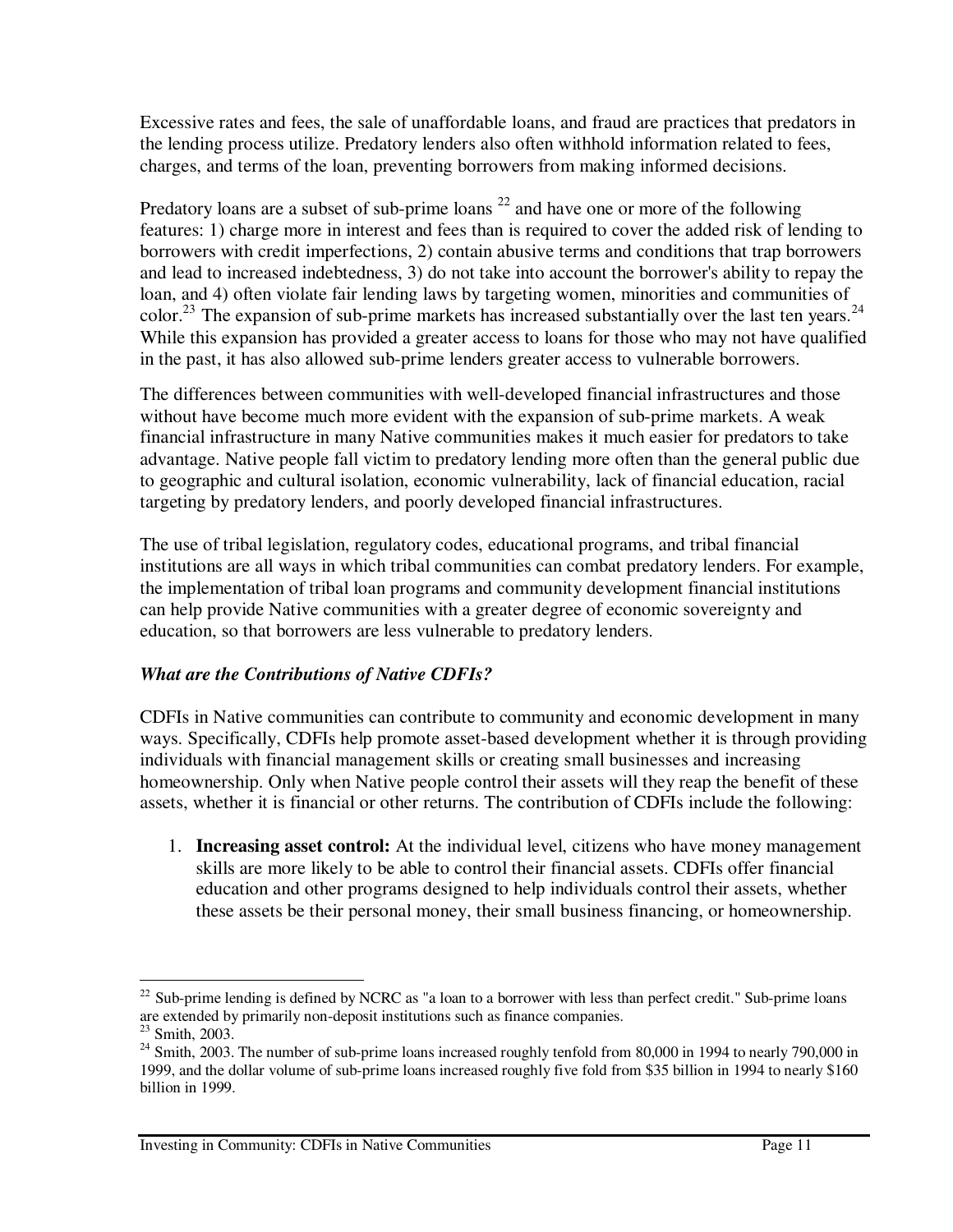- 2. **Increasing asset creation:** CDFIs offer programs on small business development and homeownership and then provide access to the credit that will allow individuals to grow their small businesses or purchase a home. CDFIs develop new markets in underdeveloped areas, and provide the supports to strengthen and grow these markets. This increases the creation of new assets in communities, the most important being the small businesses and other entrepreneurial activities that can create jobs.
- 3. **Contributing to asset leveraging:** CDFIs also help individuals leverage their existing assets, whether they be small businesses or homes, to use such resources as collateral for credit to expand small businesses or conduct home repairs.
- 4. **Increasing asset retention:** CDFIs provide and alternative to predatory lenders in a community, decreasing the rate of asset stripping, whether it be the loss of homes due to unscrupulous lenders or the loss of money due to loans with high interest rates or built-in fees.

#### *First Nations Oweesta Corporation*

In 1999, First Nations Development Institute created the First Nations Oweesta Corporation to address the lack of access to capital in Native communities. The mission of First Nations Oweesta Corporation is to enhance the capacity of Native tribes, communities and people to access, control, create, leverage, utilize and retain financial assets; and to provide access to appropriate financial capital for Native development efforts.

First Nations Oweesta Corporation delivers services and products through four major programs including:

- **1) Assisting Financial Institutions & Nonprofit Organizations** in the development and/or expansion of reservation or Native community-based community development financial institutions, which may include micro and small business loan funds, housing development and financing loan funds, land consolidation and acquisition loan funds, and credit unions and credit associations. First Nations Oweesta Corporation also works with related Native nonprofit organizations by providing technical assistance to improve the ability of these organizations to fulfill their Native community mission.
- **2) Investment/Lending** to provide qualified Native community development financial institutions with loan and investment capital to further their economic and community development goals.
- **3) Financial Capacity Building** to enhance through training, technical assistance, and materials development the capacity of tribes, Native organizations and individuals to better manage their financial assets.
- **4) Research/Policy/Advocacy** to promote the identification and mitigation of the underlying systemic causes and barriers to control of, and access to, financial assets in Native communities on and off the reservation.

First Nations Oweesta Corporation is also working with the National Community Capital Association (NCCA) to operate the CDFI Fund sponsored *Native Communities Financing*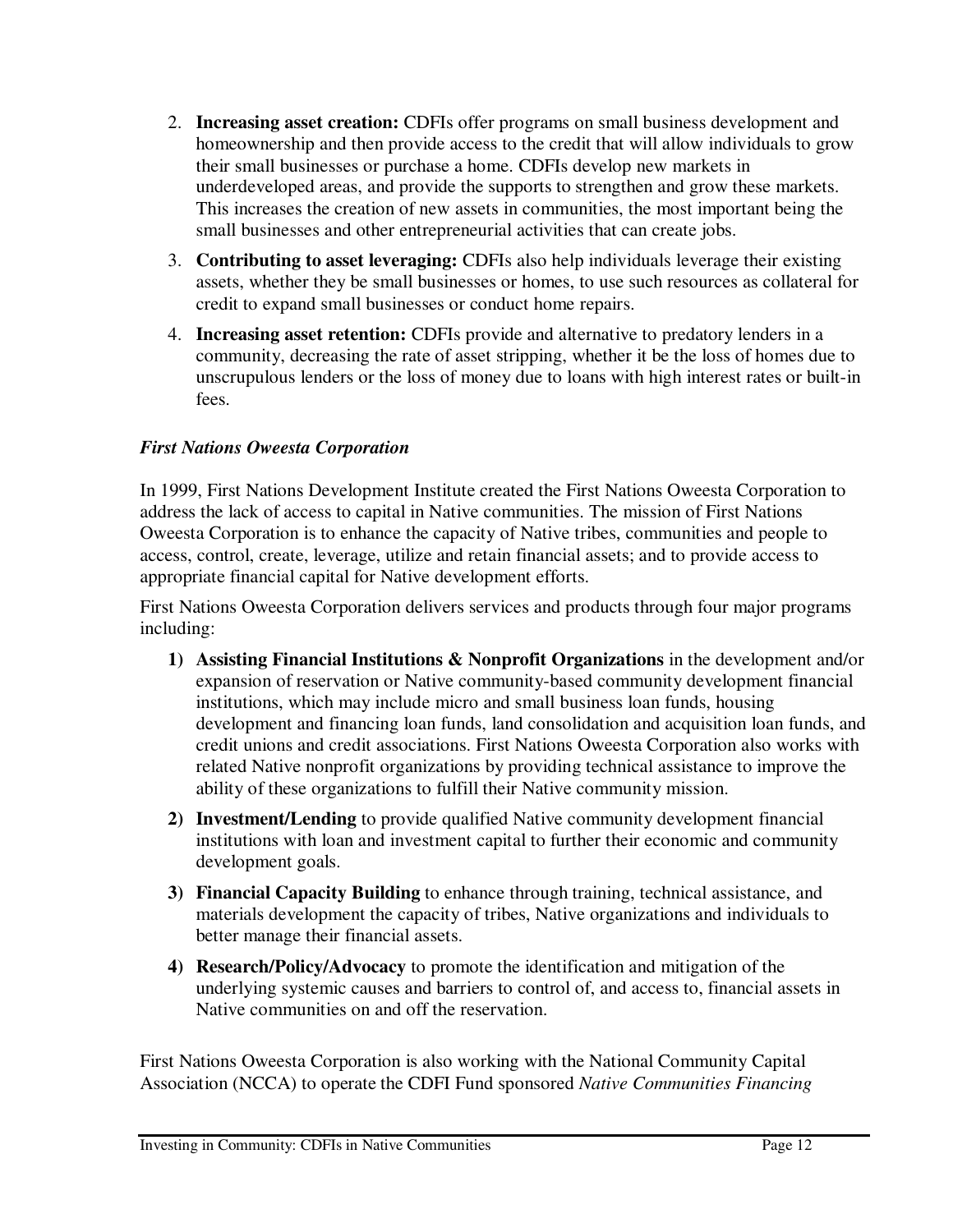*Initiative*, a comprehensive training program to assist Native organizations to form Native community development financial institutions that can bring financing and training to their communities.<sup>25</sup> Through this range of programs, First Nations Oweesta Corporation is working to enable Native communities to practice culturally consistent and financially sound asset management. For more information, visit the First Nations Oweesta Corporations website at www.oweesta.org.

<sup>25</sup> *Native Communities Financing Initiative*, 2003.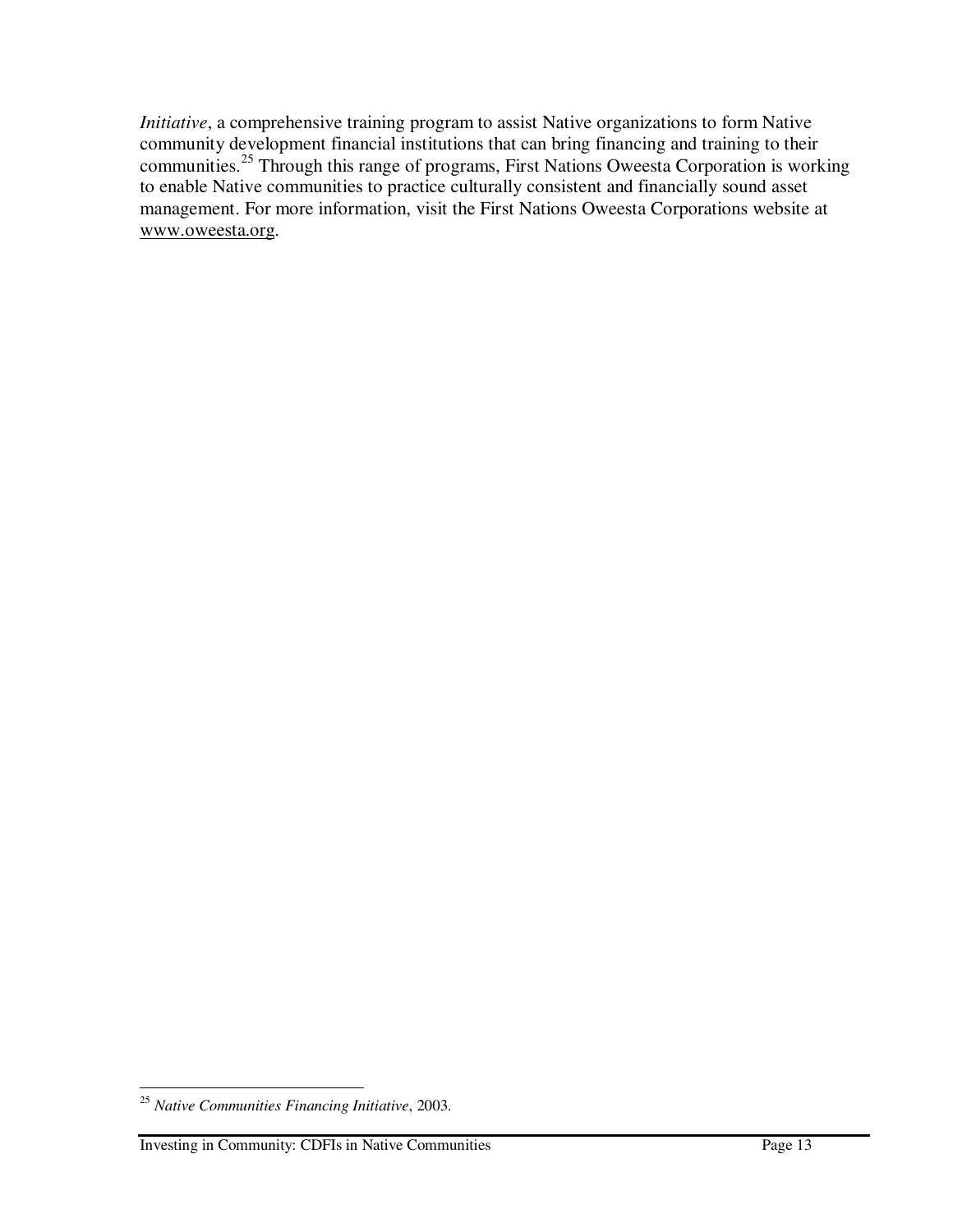## **III. Investing in Community: The Impact of Native CDFIs**

Although there is a great deal of information about the goals and mission of CDFIs in Native communities, there is little empirical data on their impact in such communities. This research project was undertaken to document the activities, impacts, and outcomes of existing CDFIs in Native communities, in order to better identify promising practices and lessons learned from the field. It is hoped that the data collected here will be useful to practitioners in the field and individuals conducting research on the topic. The information was collected as part of a grantmaking program provided by the First Nations Development Institute. Since June 2002, First Nations has funded over six Native CDFI organizations at differing levels of development through their Little Eagle Staff Fund. The goal of Little Eagle Staff Fund is to provide start up grant capital and complementary technical assistance to new and emerging Native CDFIs to help them progress toward self-sufficiency.

Throughout the grantmaking process, First Nations has collected a range of evaluation data from grantees in order to track change from a baseline of activity. First Nations collected data from required baseline reports, progress reports, and final reports completed by the grantee. First Nations also conducted phone interviews with grantees at the end of the grant period. The data collected includes information on organizational characteristics, loan portfolios, loan activities, and technical assistance and training activities. We also collected information on the communities being served, and the types of impacts the organizations are having in their communities. The data from this evaluation forms the basis for this research report. Data from six Native CDFIs were collected for analysis in this report. As can be seen in Table 1, these six organizations served six different Native communities in five states, providing information about CDFIs in a broad range of diverse Native communities.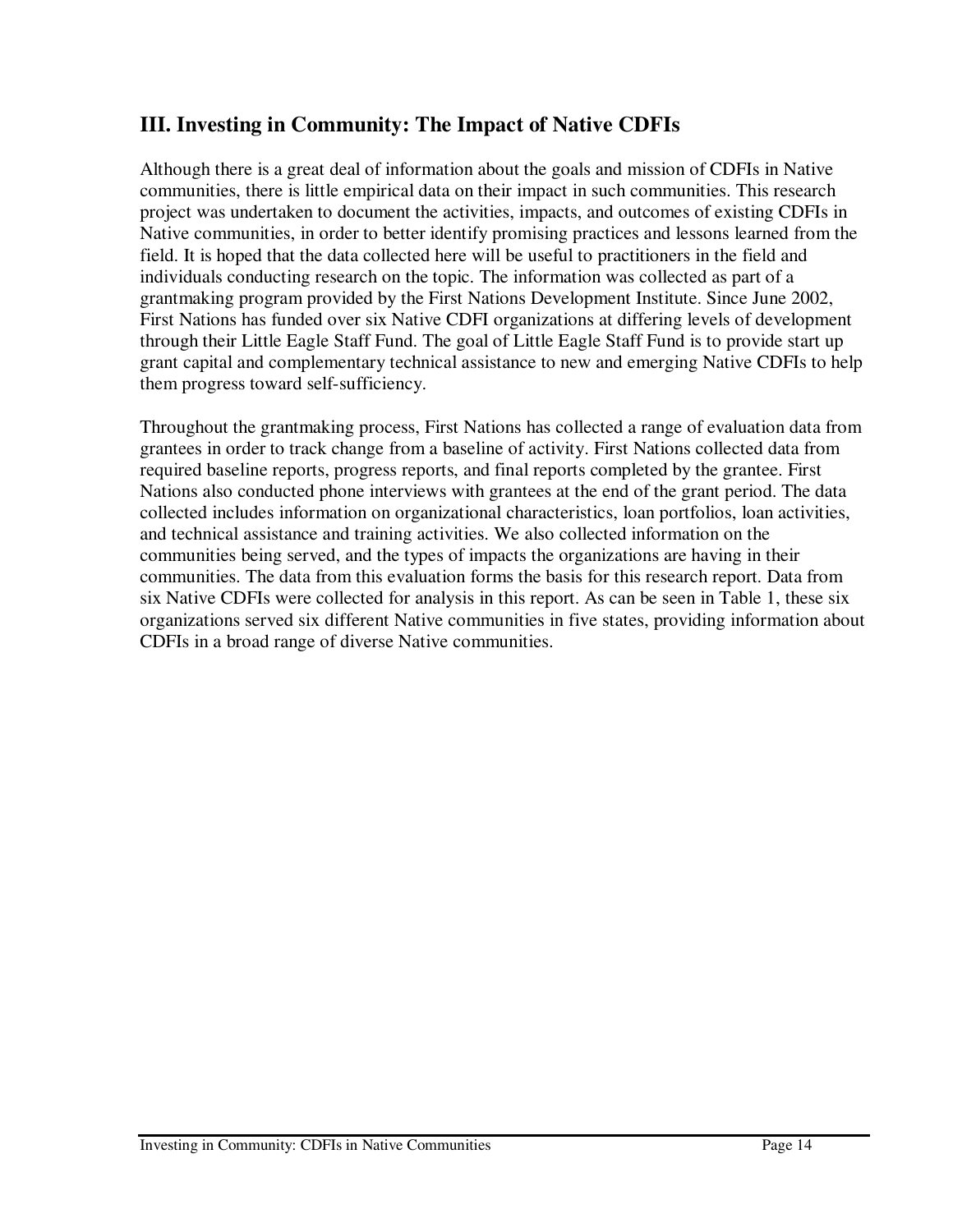| Organization                                                                   | <b>State</b> | <b>Community served</b>                                                                                                                                                                          | <b>Type of Organization</b>                                   |
|--------------------------------------------------------------------------------|--------------|--------------------------------------------------------------------------------------------------------------------------------------------------------------------------------------------------|---------------------------------------------------------------|
| <b>American Indian</b><br><b>Chamber of</b><br>Commerce of<br><b>Wisconsin</b> | WI           | The Native American<br>population in the state of<br>Wisconsin.                                                                                                                                  | Statewide American Indian chamber of<br>commerce              |
| <b>Four Bands</b><br><b>Community Fund</b>                                     | SD           | Residents of the Cheyenne<br>River Reservation. The<br>Cheyenne River Indian<br>Reservation is home to four of<br>the seven bands of the<br>Tetonwan (Dwellers on the<br>Prairie) Lakota Nation. | Community development loan fund                               |
| <b>Four Directions</b><br><b>Community Fund</b>                                | <b>ME</b>    | Maine, including members of<br>the Micmac, Maliseet,<br>Passamaquoddy, and<br>Penobscot tribes.                                                                                                  | Native American population in Community development loan fund |
| Lac Courte Oreilles WI<br><b>Federal Credit</b><br><b>Union</b>                |              | Residents of the Lac Courte<br>Oreilles reservation (including<br>members of the Ojibwe tribe).                                                                                                  | Community development credit union                            |
| <b>Valley Credit</b><br><b>Association</b>                                     | NV           | Residents of the Duck Valley<br>reservation (including<br>members of the Duck Valley<br>Shoshone-Paiute tribe).                                                                                  | Member owned credit association                               |
| <b>Wind River</b><br><b>Development Fund</b>                                   | WY           | Residents of the Wind River<br>Indian Reservation (including<br>members of the Eastern<br>Shoshone tribe).                                                                                       | Community development loan fund                               |

#### **Table 1: Communities Served by LESF-Funded Organizations**

Native CDFIs can apply for funding from a range of sources, including Native American specific funding programs of the CDFI Fund (NACD, NATA, or NACTA), the Native Communities Financing Initiative of the CDFI Fund, the Small and Emerging CDFI Assistance (SECA) program of the CDFI Fund, USDA, HUD Rural Housing and Economic Development, the Small Business Administration, the Bureau of Indian Affairs, Private Donors, Foundations, other Nonprofits. Many of the Native CDFIs we studied have raised funds from a range of sources, leveraging our initial grants to them. Table 2 provides a summary of which organizations have raised funds from the CDFI Fund, and provides a summary of total funds raised. It also provides information on which CDFIs have received certification from the CDFI Fund.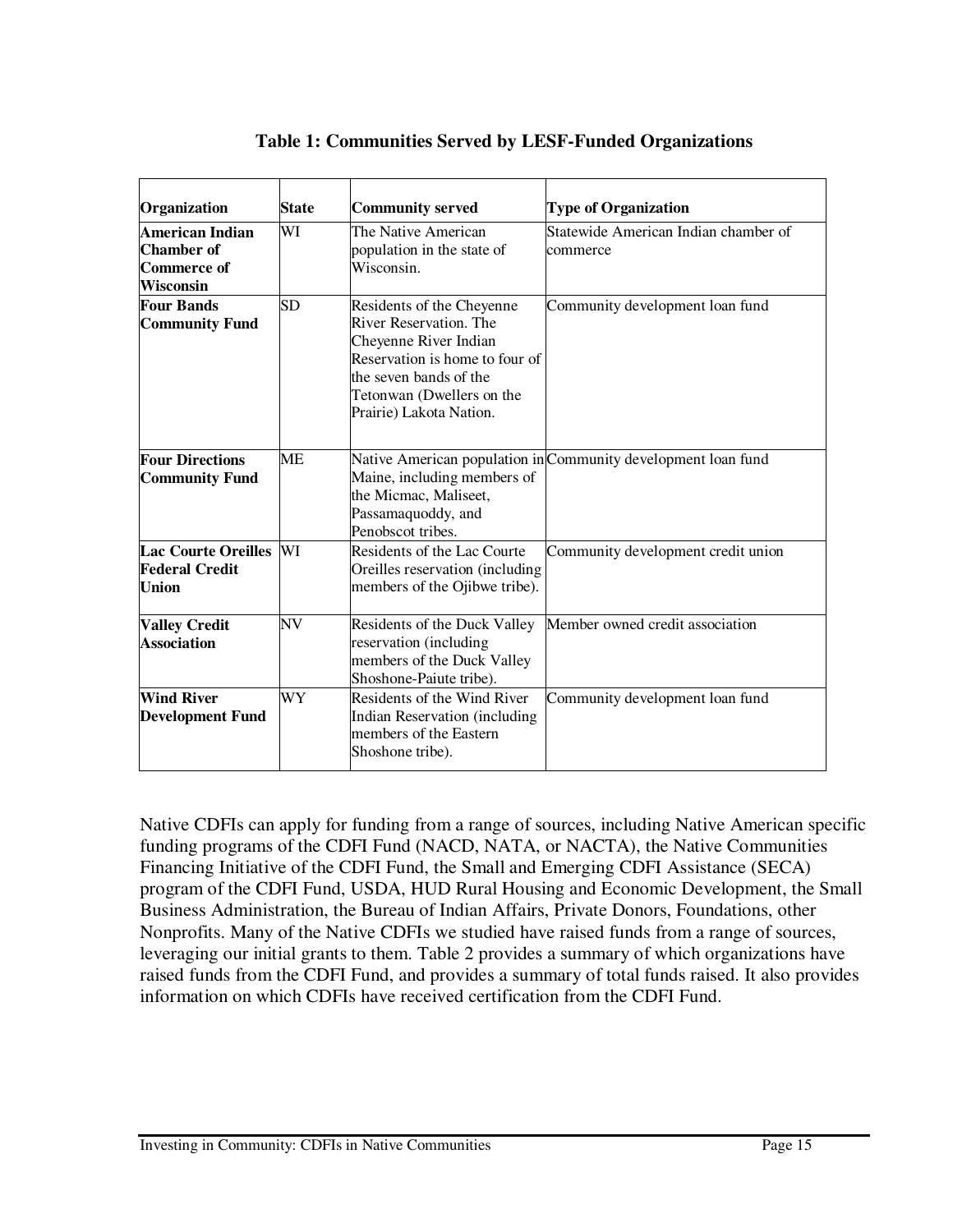| Organization                                                        | Type of<br>Organization                  | Certified by the<br><b>CDFI Fund?</b>                              | <b>Received funding</b><br>from CDFI Fund? | <b>Total Funds</b><br><b>Raised?</b> |
|---------------------------------------------------------------------|------------------------------------------|--------------------------------------------------------------------|--------------------------------------------|--------------------------------------|
| <b>American Indian</b><br><b>Chamber</b> of                         | Statewide American<br>Indian Chamber of  | No.                                                                | NACTA \$90,000                             | \$382,675                            |
| <b>Commerce</b>                                                     | Commerce                                 |                                                                    |                                            |                                      |
| <b>Four Bands</b><br><b>Community Fund community</b>                | Nonprofit                                | Yes. Received CDFI<br>certification February                       | <b>SECA \$300,000</b>                      | \$710,500                            |
|                                                                     | development<br>organization              | 2001.                                                              |                                            |                                      |
| <b>Four Directions</b><br><b>Community Fund development loan</b>    | Community<br>fund                        | Yes. Received CDFI<br>certification March<br>2003.                 | <b>SECA \$57,000</b>                       | \$2,158,000                          |
| <b>Lac Courte</b><br><b>Oreilles Federal</b><br><b>Credit Union</b> | Community<br>development credit<br>union | Yes. Received CDFI<br>certification April<br>2002.                 | <b>NACTA \$25,000</b>                      | \$40,000                             |
| <b>Valley Credit</b><br><b>Association</b>                          | Member owned<br>credit association       | Applied for CDFI<br>certification in 2002,<br>but did not succeed. | No.                                        | \$100,000                            |
| <b>Wind River</b><br><b>Development</b><br>Fund                     | Community<br>development loan<br>fund    | No.                                                                | NACTA \$65,558                             | \$973,058                            |
| <b>TOTAL FUNDS RAISED</b>                                           |                                          |                                                                    |                                            | \$4,364,233                          |

| Table 2: CDFI Status of Grantees and Funds Raised Over the Past Two Years |  |  |
|---------------------------------------------------------------------------|--|--|
|---------------------------------------------------------------------------|--|--|

The biggest challenges reported by Little Eagle Staff Fund grantees are raising funds to capitalize their loan pool and support staff salaries. While many organizations have attracted capital to their respective loan pools, others find that local demand in the community outweighs the available capital in their organization. Organizations like American Indian Chamber of Commerce of Wisconsin, Wind River, and Four Directions have all raised a significant amount of re-lending funds from such sources as the State of Wisconsin, HUD, and USDA, but other organizations such as Valley Credit Association report that they are still not able to meet the demand for capital in their local community. Many grantees have been successful in raising funds, however, and a total of \$4,364,233 has been raised for both operations and loan fund capitalization, which means First Nations' initial investment of \$86,694 has leveraged \$4,277,539. An additional \$2,649,000 in funds has been applied for, and \$89,800 amount of inkind support has been raised.

While it is clear that the majority of the Native CDFI-like organizations funded by the Little Eagle Staff Fund have made progress toward self-sufficiency and have experienced organizational growth, it is also important to document the community impact of the organizations over the past 12 months of the grant term. The next section provides an overview of the impact of the grants, and the impacts each organization has had in its respective community.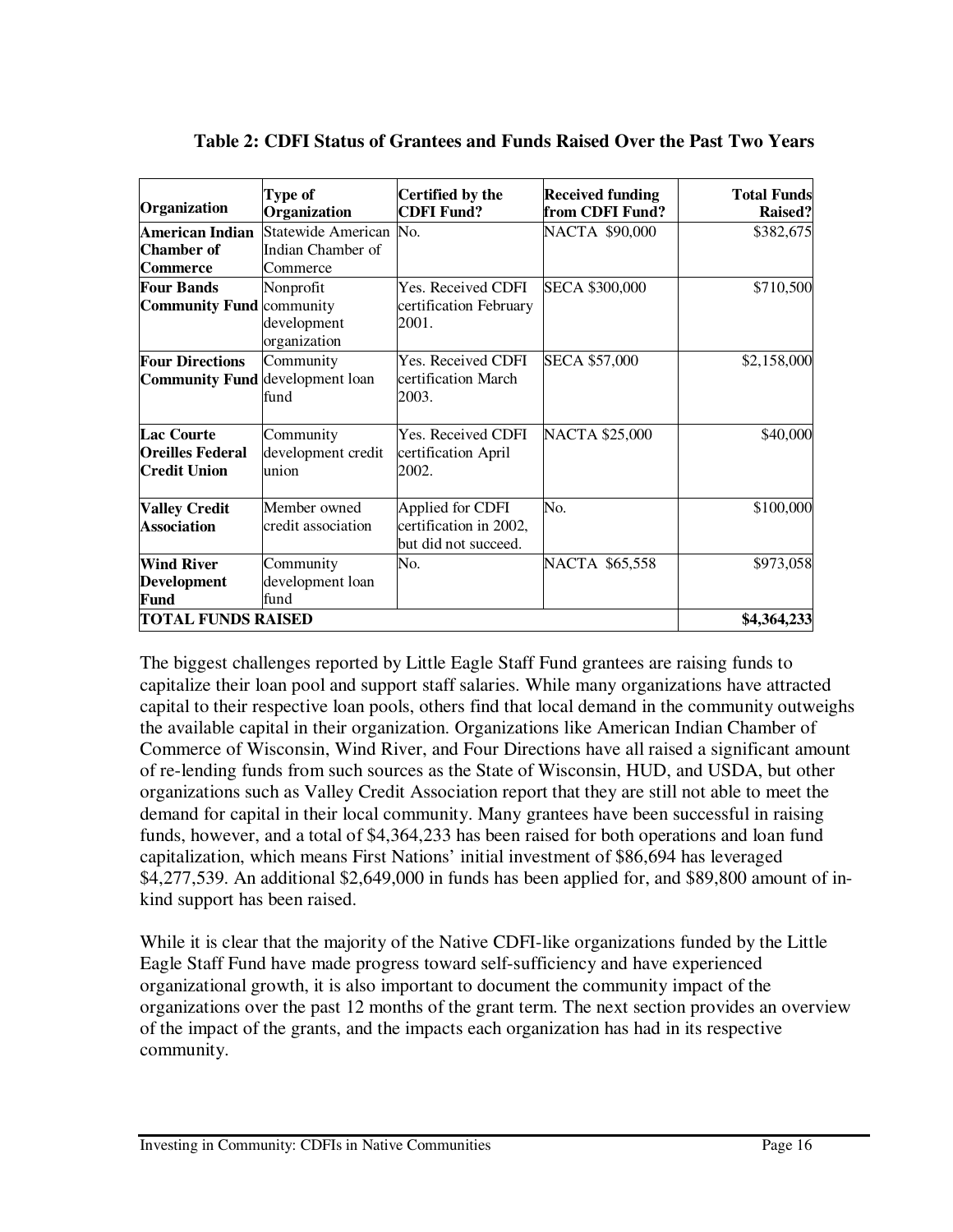#### *The Impact of Native CDFIs in their Communities*

As mentioned above, the Little Eagle Staff Fund grantees represent six CDFI-like organizations in five states. The Little Eagle Staff Fund grantees provide a range of products, including individual consumer loans, small business loans, microenterprise loans, ranching and agricultural loans, and other credit products such as gap financing (see Table 3).

| Organization               | <b>Individual</b> | <b>Housing</b> | <b>Small</b>    | Micro-     | <b>Ranching or</b> | <b>Other</b>         |
|----------------------------|-------------------|----------------|-----------------|------------|--------------------|----------------------|
|                            | consumer          | loans          | <b>business</b> | enterprise | agricultural       |                      |
|                            | loans             |                | loans           | loans      | loans              |                      |
| American Indian            |                   |                |                 |            |                    | Gap financing and    |
| Chamber of                 |                   |                |                 |            |                    | leverage capital for |
| <b>Commerce</b>            |                   |                |                 |            |                    | small businesses     |
| <b>Four Bands</b>          |                   |                |                 |            |                    |                      |
| <b>Community Fund</b>      |                   |                |                 |            |                    |                      |
| <b>Four Directions</b>     |                   |                |                 |            |                    |                      |
| <b>Community Fund</b>      |                   |                |                 |            |                    |                      |
| <b>Lac Courte Oreilles</b> |                   |                |                 |            |                    |                      |
| <b>Federal Credit</b>      |                   |                |                 |            |                    |                      |
| <b>Union</b>               |                   |                |                 |            |                    |                      |
| <b>Valley Credit</b>       |                   |                |                 |            |                    | Education            |
| <b>Association</b>         |                   |                |                 |            |                    |                      |
| <b>Wind River</b>          |                   |                |                 |            |                    | Support community    |
| <b>Development Fund</b>    |                   |                |                 |            |                    | development          |
|                            |                   |                |                 |            |                    | projects             |

#### **Table 3: Loan Products Provided by Little Eagle Staff Fund Grantees**

Little Eagle Staff Fund grantees have provided a total of 238 loans totaling \$484,635 over the past 12 months, in many cases serving low-income, Native American clients who may not have been able to access credit elsewhere. Loans were provided for home purchases, individual consumer purchases, microenterprise start-up, and small business start-up (see Table 4).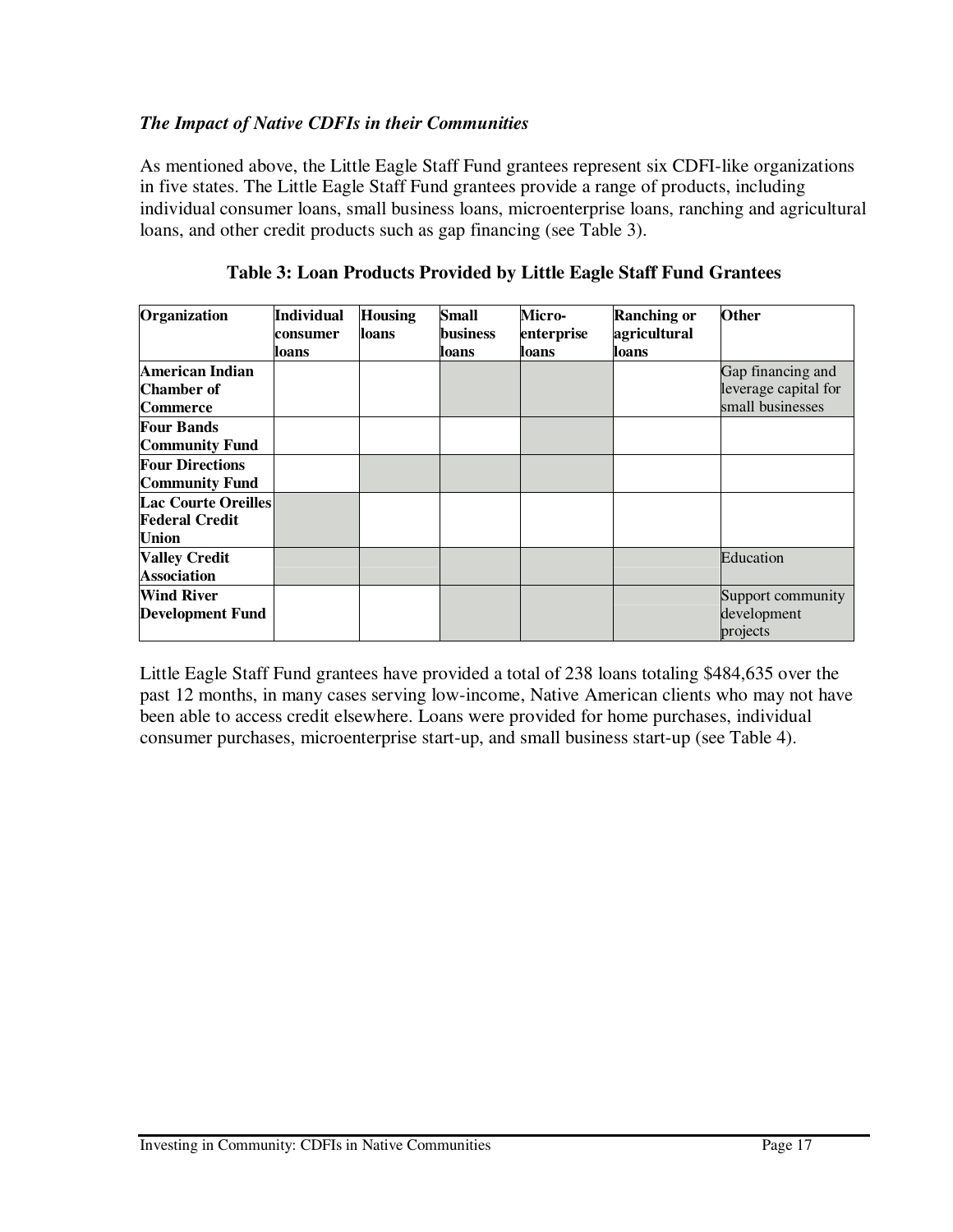| Organization                                              | <b>Number of Loans Amount of</b> | Loans     | What were loans used for?                                                                                                                                                                |
|-----------------------------------------------------------|----------------------------------|-----------|------------------------------------------------------------------------------------------------------------------------------------------------------------------------------------------|
| American Indian Chamber 2<br>of Commerce                  |                                  | \$45,000  | Motorcycle dealership, interior design<br>company.                                                                                                                                       |
| <b>Four Bands Community</b><br>Fund                       | 24                               | \$25,151  | Microenterprises such as a gift stand, a<br>welding/construction business, satellite<br>TV repair, and a daycare center. A<br>small mechanics shop just received a<br>loan for \$10,000. |
| <b>Four Directions</b><br><b>Development Corporation</b>  | 13                               | \$266,650 | 4 home improvement loans, 4 home<br>equity loans, 1 land purchase loan, and<br>3 home purchases. One small business<br>loan to a microenterprise that makes<br>DEET-free bug repellant   |
| <b>Lac Courte Oreilles</b><br><b>Federal Credit Union</b> | 189                              | \$124,784 | 26 unsecured loans, 8 secured loans, 3<br>used auto loans, and 152 payroll loans.                                                                                                        |
| <b>Valley Credit Association</b>                          | 10                               | \$23,050  | All 10 were personal consumer loans.                                                                                                                                                     |
| <b>Wind River Development</b><br>Fund                     | 0                                |           | No loans made.                                                                                                                                                                           |
| <b>TOTAL</b>                                              | 238                              | \$484,635 |                                                                                                                                                                                          |

#### **Table 4: All Loans Provided by Little Eagle Staff Fund Grantees in Last Year**

#### *Small Business and Microenterprise Loans*

A total of 27 small business or microenterprise loans were granted by Little Eagle Staff Fund grantees over the last year, totaling \$83,151. Small businesses such as a mechanics shop, a furnace cleaning business, and a satellite repair business have been supported, among others (see Table 5). Many other loan applications for small businesses are pending. In South Dakota, Four Bands Community Fund provided 24 loans in the last year (all but one were microloans), and these loans helped start 12 new businesses and created 30 new jobs. The American Indian Chamber of Commerce of Wisconsin provided two gap financing loans, which created 6 FTE (full time employment) jobs and preserved 8 existing jobs.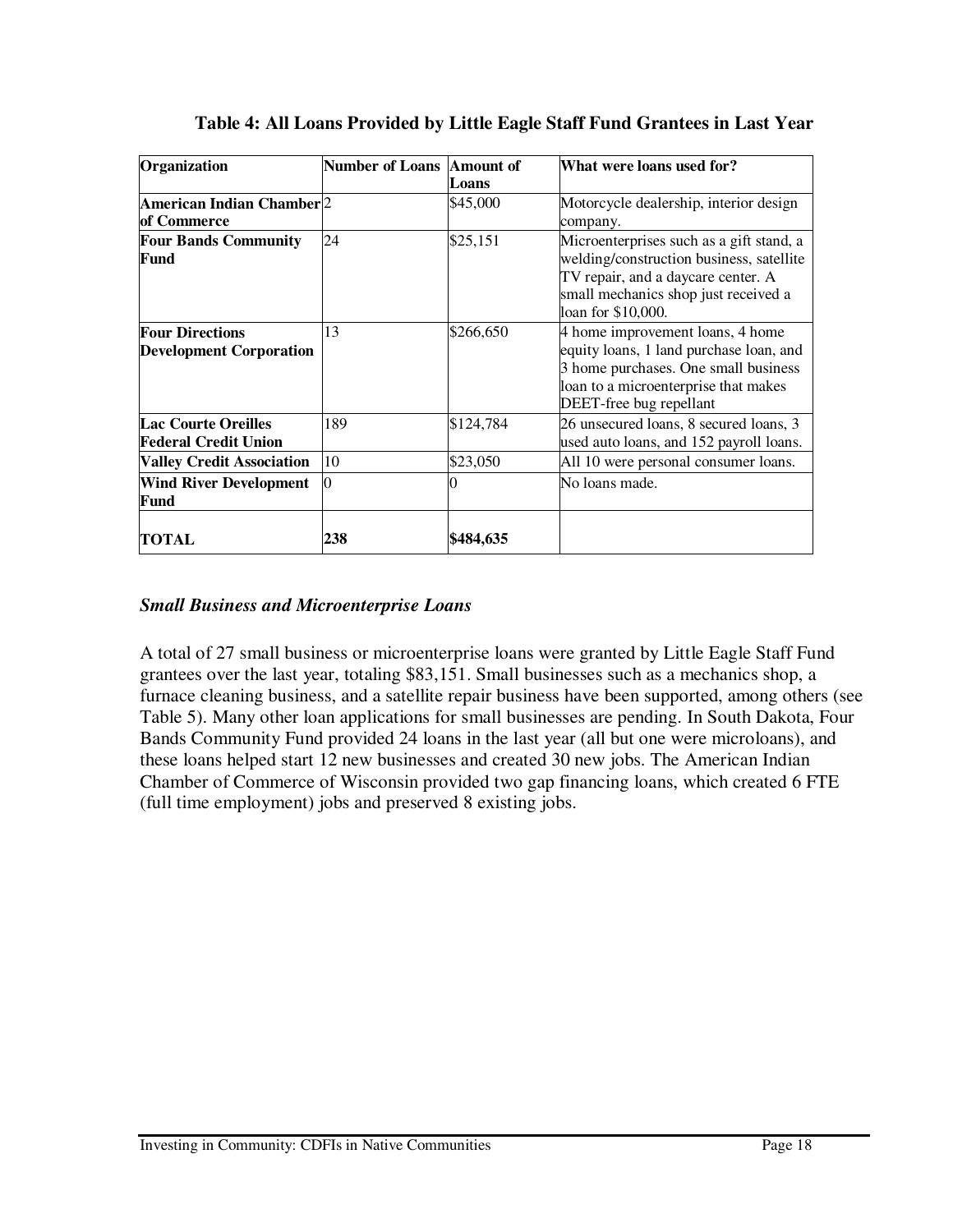#### **Table 5: Small Business/Micro Enterprise Loans Provided by Little Eagle Staff Fund Grantees in Last Year**

| Organization                                              | Number of Small<br><b>Business/Micro</b><br><b>Enterprise Loans</b> | <b>Amount of Small</b><br><b>Business/Micro</b><br><b>Enterprise Loans</b> | <b>Examples of Businesses</b><br>Supported                                                                                                                                                  |
|-----------------------------------------------------------|---------------------------------------------------------------------|----------------------------------------------------------------------------|---------------------------------------------------------------------------------------------------------------------------------------------------------------------------------------------|
| American Indian Chamber 2<br><b>of Commerce</b>           |                                                                     | \$45,000                                                                   | Motorcycle dealership, interior<br>design company.                                                                                                                                          |
| <b>Four Bands Community</b><br>Fund                       | 24                                                                  | \$25,151                                                                   | Microenterprises such as a gift<br>stand, a welding/construction<br>business, satellite TV repair, and<br>a daycare center. A small<br>mechanics shop just received a<br>loan for \$10,000. |
| <b>Four Directions</b><br><b>Development Corporation</b>  |                                                                     | \$13,000                                                                   | One small business loan to a<br>microenterprise that makes<br>DEET-free bug repellant.                                                                                                      |
| <b>Lac Courte Oreilles</b><br><b>Federal Credit Union</b> |                                                                     |                                                                            | (only consumer loans made)                                                                                                                                                                  |
| <b>Valley Credit Association</b>                          | $\overline{0}$                                                      |                                                                            | (only consumer loans made)                                                                                                                                                                  |
| <b>Wind River Development</b><br>Fund                     | 0                                                                   |                                                                            | No loans made yet.                                                                                                                                                                          |
| <b>TOTAL</b>                                              | 27                                                                  | \$83,151                                                                   |                                                                                                                                                                                             |

#### *Increased Homeownership*

The Little Eagle Staff Fund grantees are also helping increase homeownership. In Maine, Four Directions Development Corporation has lent out over \$253,650 in funds for three home purchases, four home improvement loans, four home equity loans, and one land purchase loan. In one case, a Penobscot woman's husband passed away and she couldn't afford her mobile home payment. She went to Four Directions for assistance. Four directions was able to offer her lower monthly payments by cutting the monthly payment in half and reduced the interest rate from 12% to 4%. She was on disability and a fixed income of \$10,000; therefore she would not have qualified for a commercial loan.

#### *Increasing Access to Personal Credit*

Valley Credit and Lac Courte Oreilles Credit Union both provide a source of credit for personal and consumer loans that did not previously exist on the reservations. In the case of Valley Credit, because they do not have a lot of funds in their loan pool, they have only been providing small consumer loans. Although most of the consumer loans are small, Valley Credit believes that they have really helped "folks on the rez, especially single mothers." Valley Credit reports that these small personal loans have purchased automobiles, which people use to go to work, and provided funds for daycare services. In the case of Lac Courte Oreilles, the credit union has worked with the tribe to secure loans with payroll deduction so that individuals can get access to credit at reasonable rates. Lac Courte Oreilles credit union reports that the major competition for such credit is a place on the reservation called "Payday Loans" that charges 26% interest. Lac Courte Oreilles has helped many people access affordable credit to buy used cars to get to work. Lac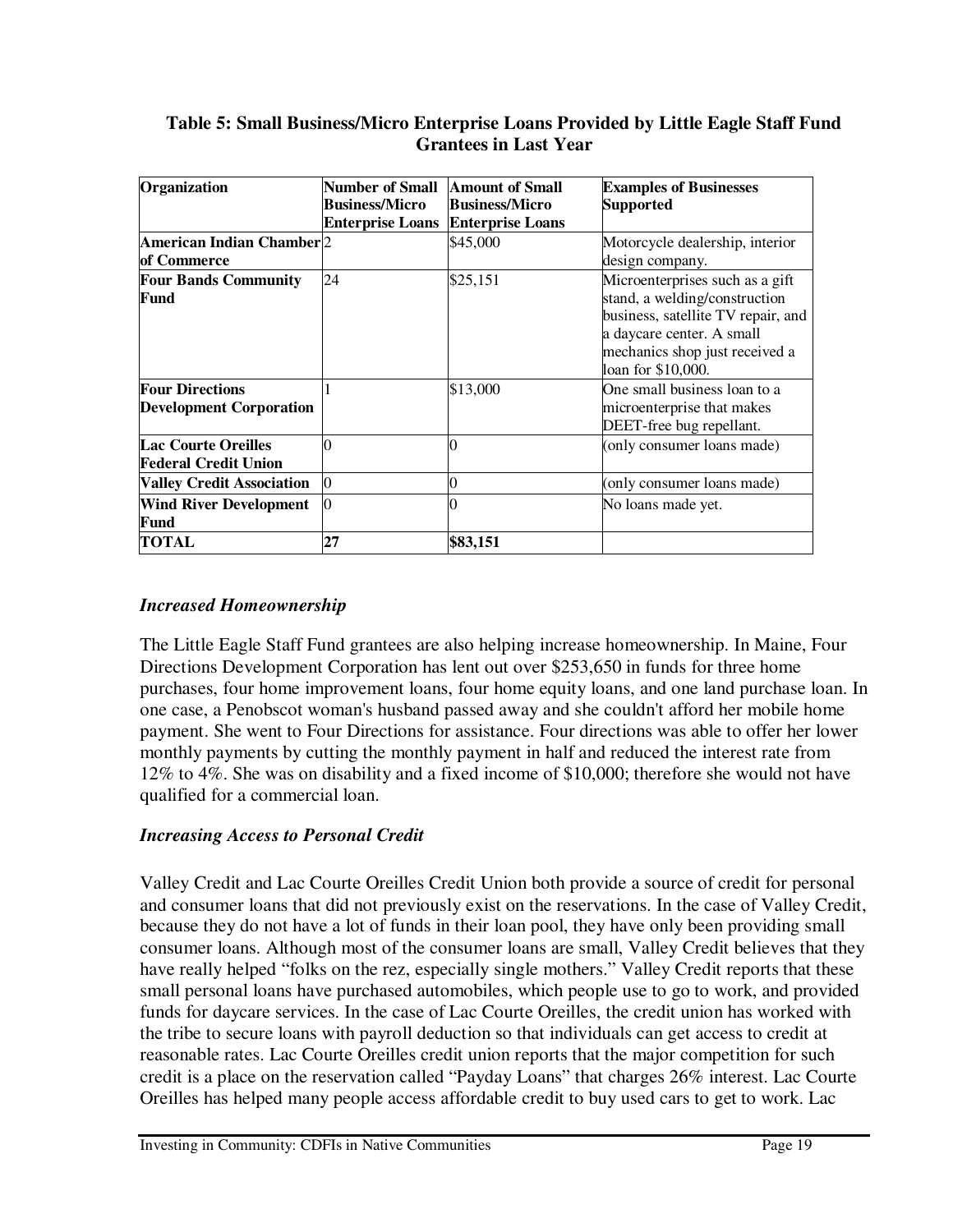Courte Oreilles reported that there were several people working for the tribal government, one in particular, who were in desperate need of a car to get to work, and hated depending on others for a ride. As an employee at Lac Courte Oreilles Credit Union reported, "When we help people like that you see satisfaction on the faces. There is no greater feeling than knowing that you've helped - with payroll deduction it makes everything work well. This is why we are here, people helping people!"

#### *Increasing Access to Capital*

Many of the Little Eagle Staff Fund grantees provide access to credit to a population that could not access credit elsewhere or could only gain access to credit with high interest rates or fees. For example, as a local intermediary, Valley Credit has been able to lend to clients that cannot access traditional lending sources. Valley Credit provided ten personal loans over the last year for a total of \$23,050 injected into the local economy. Of the people who received loans, three were single mothers, eight were first time borrowers, and eight had poor credit. Five had tried to obtain funding from another financial institution but were turned down because they had a poor credit history or had little or no collateral. Through the provision of these loans, more money is circulating within the community and the borrowers are able to address their personal financial concerns. As can be seen from Tables 6, 7, and 8, the Little Eagle Staff Fund grantees provide a largely Native American and low-income population with credit opportunities. In addition, many loan recipients are female. One hundred percent of all the individuals who received loans from the Little Eagle Staff Fund CDFIs over the last year were Native American, 63 percent were female, and 80 percent were low-income.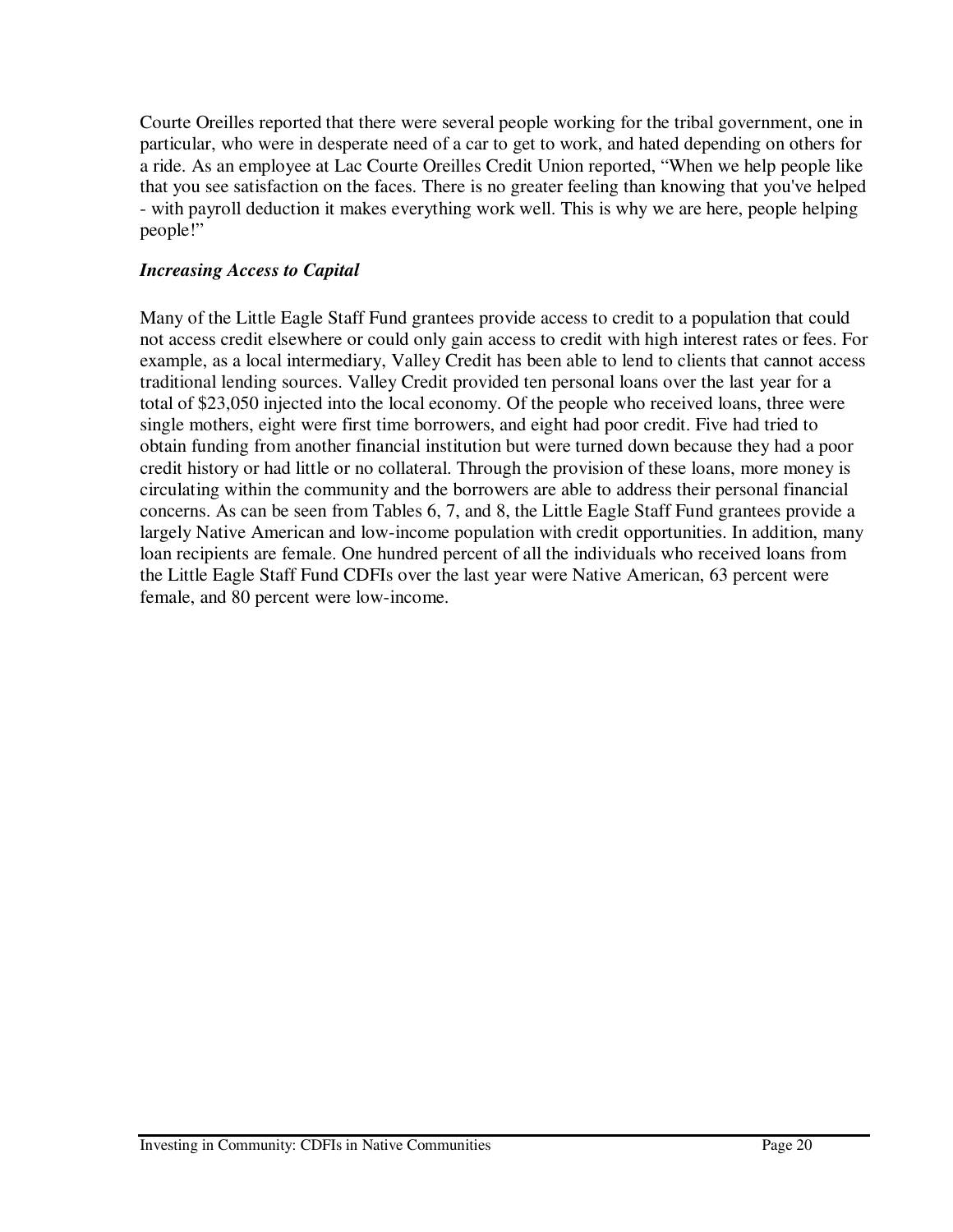| Organization                                | Number of loans made in<br>last year | <b>Number of loans made Percent Native</b><br>to Native American<br>clients | American clients          |
|---------------------------------------------|--------------------------------------|-----------------------------------------------------------------------------|---------------------------|
| American Indian Chamber of<br>Commerce      |                                      |                                                                             | $100\%$                   |
| Four Bands Community Fund                   | 24                                   | 24                                                                          | 100%                      |
| Four Directions Development<br>Corporation  | 13                                   | 13                                                                          | 100%                      |
| Lac Courte Oreilles Federal Credit<br>Union | 189                                  | Don't know – majority<br>$(85\%)$                                           | 85%                       |
| Valley Credit Association                   | 10                                   | 10                                                                          | 100%                      |
| Wind River Development Fund                 |                                      |                                                                             | NΑ                        |
| TOTAL                                       | 49 (excludes LCO)                    | 49 (excludes LCO)                                                           | $100\%$ (excludes<br>LCO) |

#### **Table 6: Loans Provided by Little Eagle Staff Fund Grantees to Native American Clients**

#### **Table 7: Loans Provided by Little Eagle Staff Fund Grantees to Female Clients**

|                                    | Number of loans made in Number of loans made Percent female |                   |         |
|------------------------------------|-------------------------------------------------------------|-------------------|---------|
| Organization                       | last year                                                   | to female clients | clients |
| American Indian Chamber of         |                                                             |                   |         |
| Commerce                           |                                                             |                   | $0\%$   |
| Four Bands Community Fund          | 24                                                          | 13                | 54%     |
| Four Directions Development        |                                                             |                   |         |
| Corporation                        | 13                                                          |                   | 53%     |
| Lac Courte Oreilles Federal Credit |                                                             |                   |         |
| Union                              | 189                                                         | 123               | 65%     |
|                                    |                                                             | 8 (3 of whom were |         |
| Valley Credit Association          | 10                                                          | single mothers)   | 80%     |
| Wind River Development Fund        | 0                                                           |                   | NΑ      |
| <b>TOTAL</b>                       | 238                                                         | 151               | 63%     |

#### **Table 8: Loans Provided by Little Eagle Staff Fund Grantees to Low-Income Clients**

|                                         | Number of loans Made in Number of loans made Percent low- |                       |                 |
|-----------------------------------------|-----------------------------------------------------------|-----------------------|-----------------|
| Organization                            | last year                                                 | to low-income clients | lincome clients |
| American Indian Chamber of              |                                                           |                       | $100\%$         |
| Commerce                                |                                                           |                       |                 |
| Four Bands Community Fund               | 24                                                        | 24                    | 100%            |
| Four Directions Development             | 13                                                        |                       | 53%             |
| Corporation                             |                                                           |                       |                 |
| Lac Courte Oreilles Federal Credit  189 |                                                           | 151                   | 80%             |
| Union                                   |                                                           |                       |                 |
| Valley Credit Association               | 10                                                        |                       | 60%             |
| Wind River Development Fund             |                                                           |                       | NΑ              |
| <b>TOTAL</b>                            | 238                                                       | 190                   | 79%             |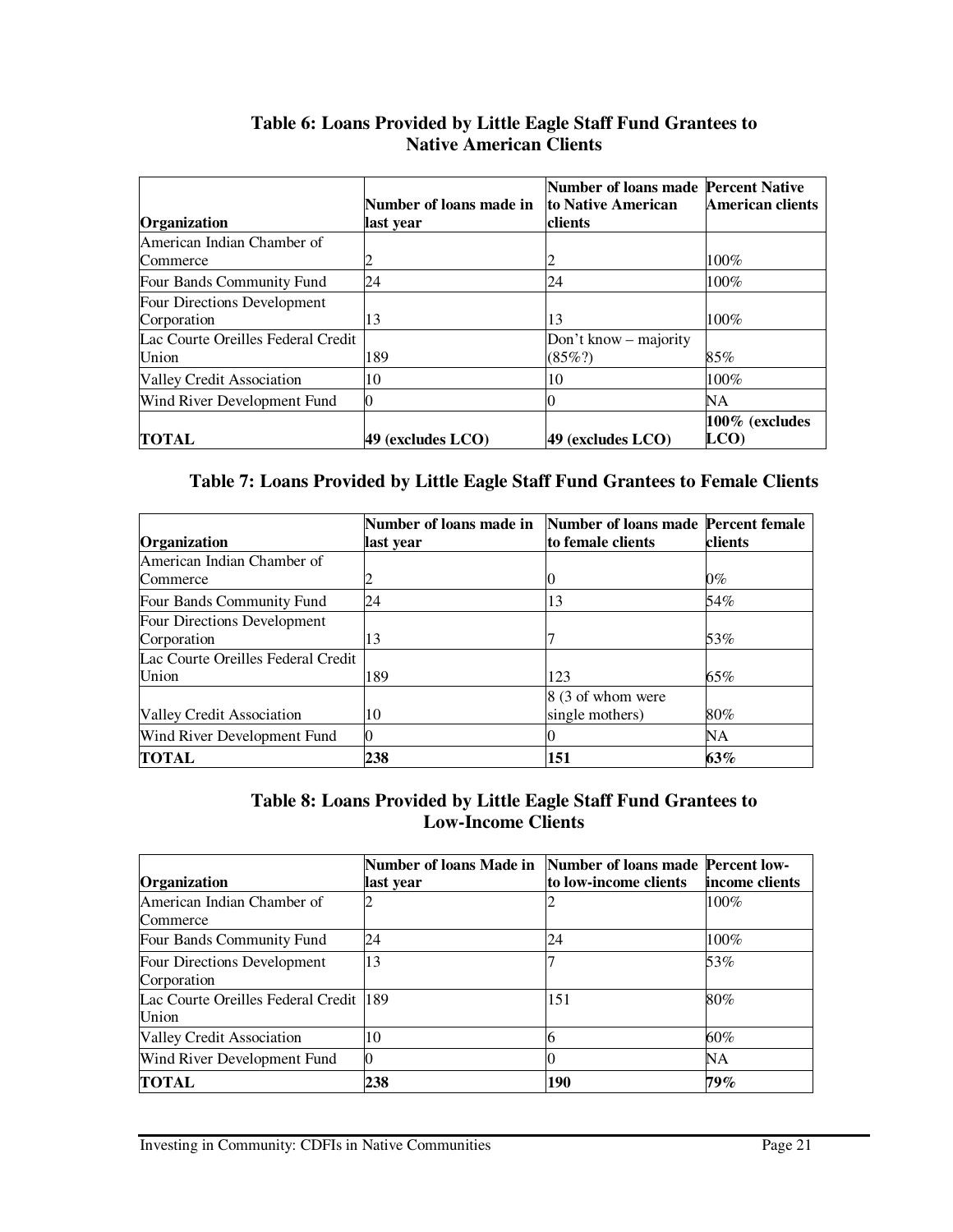#### *Technical Assistance*

Every Little Eagle Staff Fund grantee provides some form of technical assistance to their clients, such as business planning or financial literacy training. For example, Four Bands Community Fund conducts technical assistance for 3-4 individuals per week in all areas of personal/family finances, credit, business plans, marketing, and nonprofit start-up. Four Bands developed their own *Mazaska Ksapa Nitawa* (Your Money Wisdom) personal finance program. They also conduct a ten week certificate training for business plan development under their CREATE (Cheyenne River Entrepreneurship Assistance Training and Education) program. Four Bands' CREATE program is mandatory for all small business loan applicants. They average between 10 and 15 students per ten week CREATE session. Over the past few years, Four Bands has served over 200 people, with 130 people enrolled in their CREATE program. Over the past year, there have been 26 graduates from the program. The American Indian Chamber of Commerce provides comprehensive business training, including financial management and business plan development. They also provide workshops in government procurement, business evaluation, and networking. They have trained over 1,400 people in the last year.

In Wyoming, Wind River Development Fund helped put on a business expo (Native American Business Expo) in February 2003, and sponsored a business plan competition. This year was the third annual event on the reservation, and the winner received \$350 to buy a small building/shed for repairing watches. He has since opened his doors for business. The second runner-up just opened her fencing business. Wind River scheduled their first entrepreneurship training course to start July  $7<sup>th</sup>$ , 2003 for eight weeks and have made it a prerequisite for qualifying for a loan.

Lac Courte Oreilles Federal Credit Union worked with Lac Courte Oreilles Community College to do outreach and to get people signed up for an August 2003 financial literacy class. A Lac Courte Oreilles Federal Credit Union representative recently did presentations on savings and financial planning at the local high school and a handful of students ended up opening accounts with LCO and have begun a savings program. Financial literacy outreach is targeted reservationwide for all ages and income levels, using the *Building Native Communities: Financial Skills for Families* financial literacy curriculum designed by First Nations Development Institute and Fannie Mae Foundation.

Some organizations contract out their training to other community organizations, including local community action programs (CAPs) and tribal/community colleges, as can be seen in Table 9. Four Directions Development Corporation contracts with a CAP program, and Valley Credit Association contracts with the local community college for training programs. The Lac Courte Oreilles Credit Union is working with the local community college to do outreach.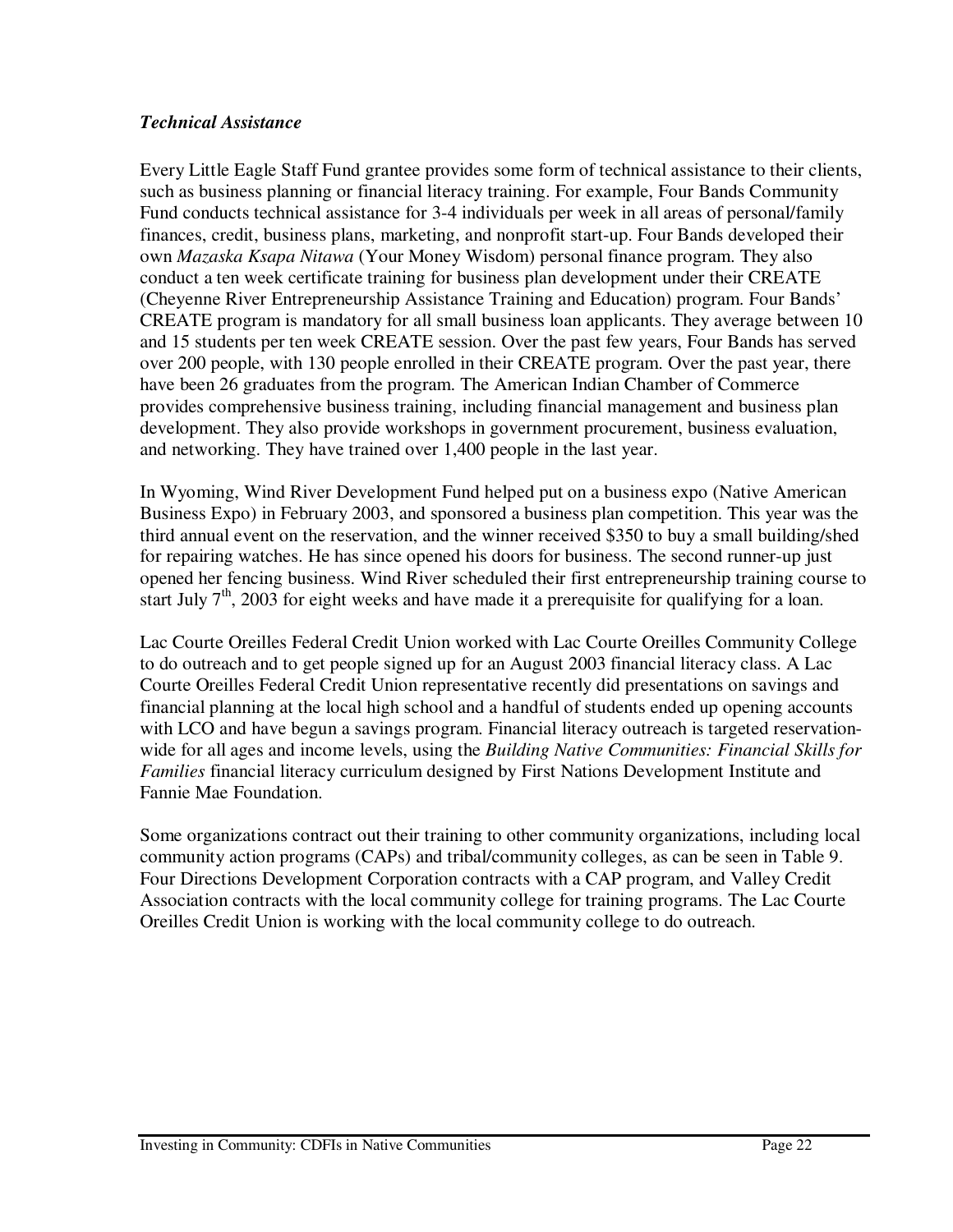| Organization                                              | Do you offer technical assistance or What are the major training and<br>technical assistance needs of clients?<br>training directly?                                                                                                                      |                                                                                                                                                                                                                                                                                                                                     |  |
|-----------------------------------------------------------|-----------------------------------------------------------------------------------------------------------------------------------------------------------------------------------------------------------------------------------------------------------|-------------------------------------------------------------------------------------------------------------------------------------------------------------------------------------------------------------------------------------------------------------------------------------------------------------------------------------|--|
| of Commerce                                               | American Indian Chamber Comprehensive business planning.                                                                                                                                                                                                  | Business planning, financial management,<br>marketing, and accessing commercial<br>lending.                                                                                                                                                                                                                                         |  |
| <b>Four Bands Community</b><br>Fund                       | Financial literacy, credit usage, business<br>Business planning, financial literacy.<br>Conducts a business training course<br>plans.<br>and have their own financial literacy<br>curriculum.                                                             |                                                                                                                                                                                                                                                                                                                                     |  |
| <b>Four Directions</b><br><b>Development Corporation</b>  | Contract with outside organization<br>(Community Action Program (CAP)<br>and Small Business Development<br>Centers). Homebuyer's education,<br>budget and credit counseling,<br>business planning, small business<br>technical assistance, and marketing. | Basic financial literacy education, coupled<br>with a savings program like IDAs. A need<br>for training in the specific terms and<br>conditions of various financing options, and<br>training in budgeting and cash flow<br>management. Business people need training<br>in business planning, marketing research,<br>and planning. |  |
| <b>Lac Courte Oreilles</b><br><b>Federal Credit Union</b> | Contract with outside organization.<br>Offers one-on-one technical<br>assistance and loan counseling at the<br>time of loan application and loan<br>disbursement.                                                                                         | Financial literacy, credit usage, business<br>plans.                                                                                                                                                                                                                                                                                |  |
| <b>Valley Credit Association</b>                          | Contract with outside organization<br>(local community college and<br>government agencies). Provide<br>business planning and financial<br>literacy.                                                                                                       | Financial literacy, credit usage, business<br>plans.                                                                                                                                                                                                                                                                                |  |
| <b>Wind River Development</b><br>Fund                     | Business planning, entrepreneurship<br>classes. Wind River has held<br>on-one mentoring and assistance with bookkeeping.<br>writing business plans.                                                                                                       | Entrepreneurial training (writing a business<br>plan and understanding what it takes to own<br>business seminars and provided one- a successful business) and training on                                                                                                                                                           |  |

#### **Table 9: Technical Assistance Provided by Grantees (Highlighted box indicates TA provided directly)**

#### *Business Development and Job Creation*

The impact of the services provided by the Little Eagle Staff Fund grantees, including credit for personal, homeownership, and small business needs, as well as technical assistance, have had a significant impact on local communities and community members. The credit provided by these Little Eagle Staff Fund grantees has helped individuals develop a credit rating, develop small businesses, and learn financial literacy skills. For example, in South Dakota, D&D Plumbing and Heating received a microloan (\$1,000) from Four Bands Community Fund. The business owner had no credit at the time of the loan. He was very diligent in repayment and later needed another \$3,000 microloan. He went to the bank in Eagle Butte (a small town on the reservation) and received a lower interest rate loan directly from the bank. He used Four Bands as a credit reference and had no problem in securing the commercial loan. In Maine, Four Directions Development Corporation helped a young woman scale up her business. Alison Lewey, a young Passamaquoddy woman, started Lewey's EcoBlend last year. Lewey's EcoBlend produces an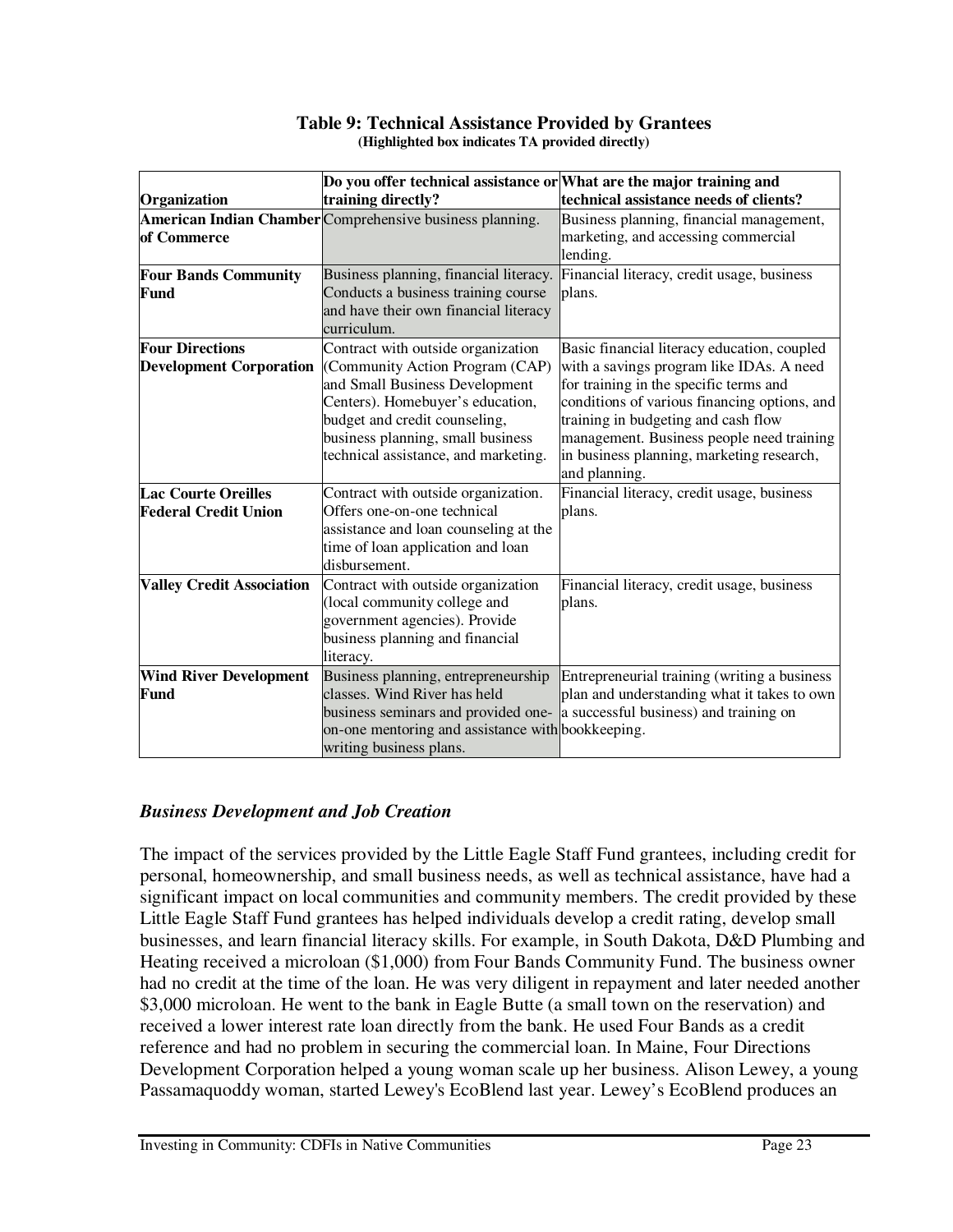insect repellant that has no DEET in it. EcoBlend is produced naturally, and is mainly oils and herbs. Last year she did door-to-door marketing. She was bottling the product by hand as orders were secured. This year because of the loan with Four Directions, she purchased a piece of equipment for bottling. Now she produces 500 bottles a day. She now works with a wholesale distributor, distributing the product throughout Maine, New Hampshire, Vermont and parts of Canada that border Maine. She recently received publicity when an article was written about her in the *New England Journal of Medicine*.

Another example can be found in South Dakota. Make Shift Innovations is a welding, repairing and towing company. The husband and wife owners are tribal members and have successfully borrowed twice from the Four Bands Community Fund microloan fund. They both are graduates of business training classes and developed a business plan concerning their business. They successfully paid on their microloans that they received from Four Bands and later submitted a business application for a small business loan with Four Bands. With the \$10,000 small business loan they received, they purchased land and a rehab building to house their business along with additional equipment.

In Wisconsin, the first loan the American Indian Chamber of Commerce/First American Capital Corporation (AICCW/FACC)<sup>26</sup> secured was for a company that owned a motorcycle dealership. The motorcycle company had an opportunity to secure an additional dealership in a different location. The entire loan package was \$375,000, for which FACC provided \$20,000 in gap financing. The company has since increased their sales revenue by 20 percent. After securing the loan and acquiring the second dealership, sales have been remarkable. They increased their employee count by six full time employees. AICCW/FACC is currently approving a loan application for an interior design company. Last year this company generated \$5 million revenue but only showed \$6,000 profit. There were issues with a previous partnership on money management. They presented their financial information to commercial lenders and it was determined that they were high risk. One bank is providing a six-month contract loan for \$100,000. Now they have an 8(a) (minority business) status and they are looking to increase their market to include government contracts. The total package this company received is \$141,000 and AICCW/FACC is providing \$25,000 in gap financing for five years. Without the commitment from AICCW/FACC the commercial lender would not have provided the loan. AICCW/FACC will provide technical assistance in money management and will take a third mortgage lien to secure the loan.

In Wyoming, a couple that Wind River has been working with for 1½ years recently started their business that sells outdoors sporting equipment such as custom fishing rods and specialty hunting equipment. They recently opened up a storefront and they bill themselves as "the largest manufacturer of sporting goods on the reservation."

<sup>&</sup>lt;sup>26</sup> The American Indian Chamber of Commerce of Wisconsin formed the First American Capital Corporation (FACC) to manage their loan operations.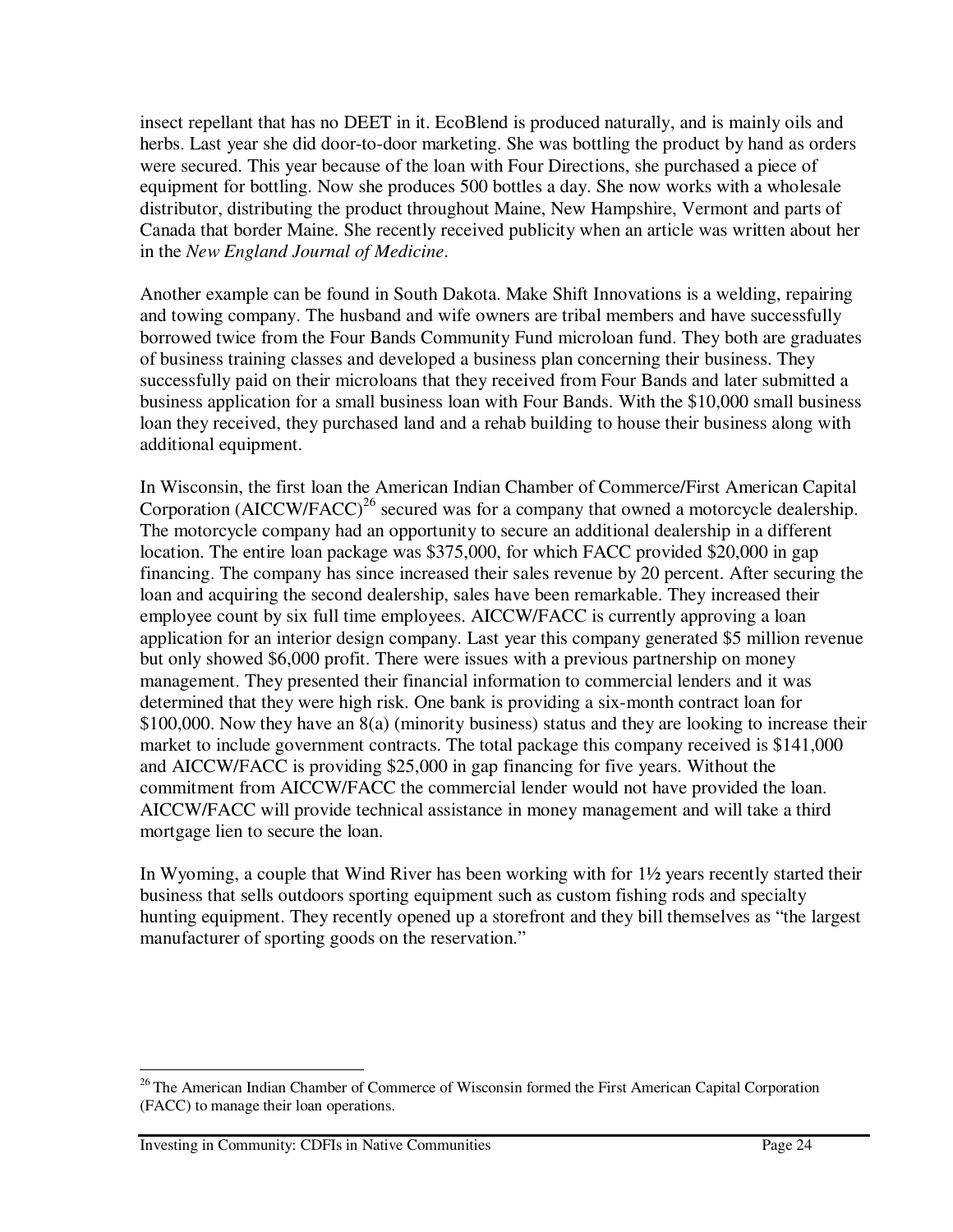#### *Community Impact of Grant – From the Grantee Perspective*

In conducting the research on the Little Eagle Staff Fund grantees, we asked them to tell First Nations, in their own words, what they believed the impact of the grant was in their community. The responses varied greatly – some grantees saw the funding as key to getting their organization started, others described the way their organization has contributed to the local economy. A summary of their comments is provided below in Table 10. The responses received from these Little Eagle Staff Fund grantees indicates the importance of start-up and seed funding for many of these CDFIs.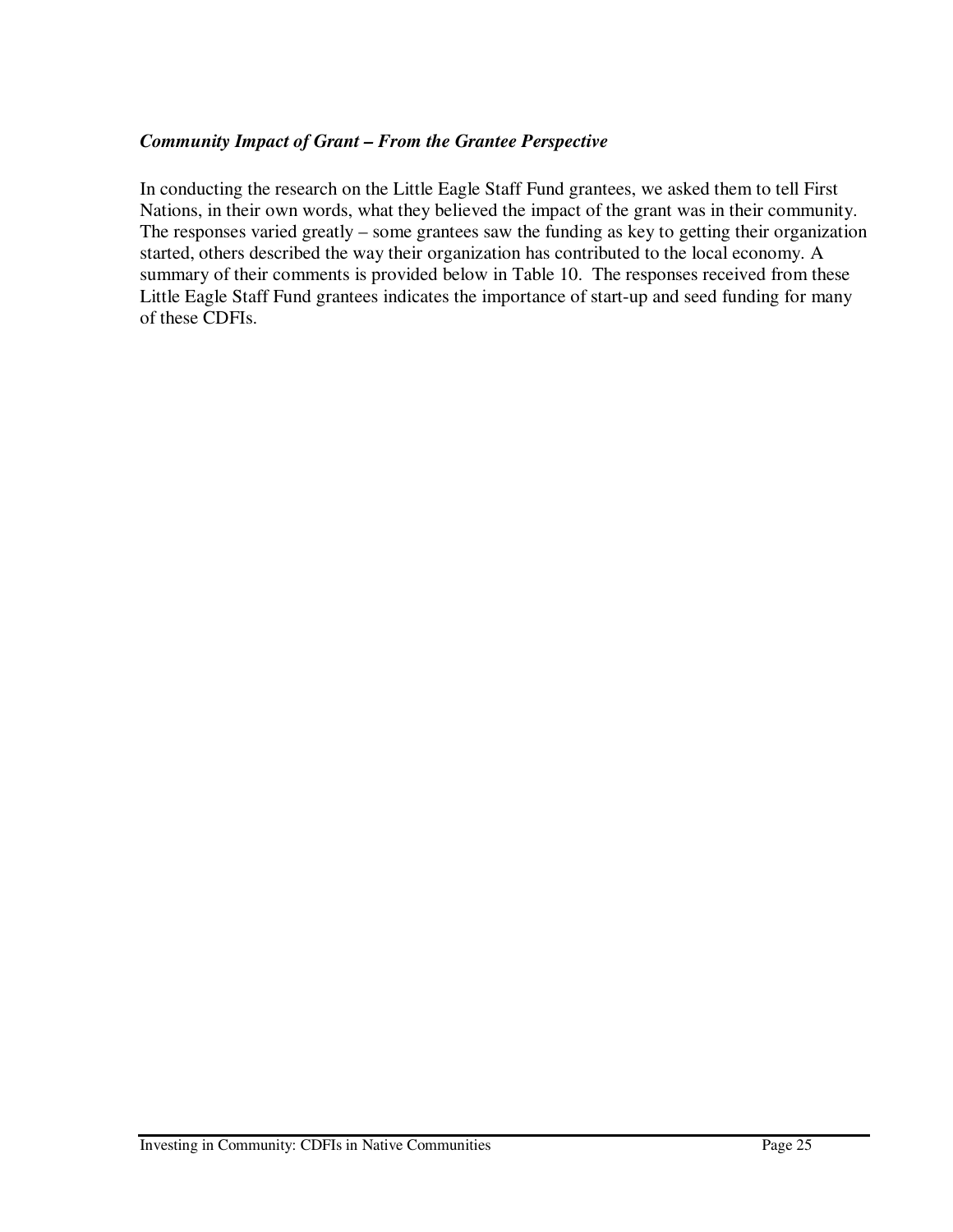| Organization                                              | What was the community impact of the grant?                                                                                                                                                                                                                                                                                                                                                                                                                                                                                                                                                                                                                                                                                                                                           |
|-----------------------------------------------------------|---------------------------------------------------------------------------------------------------------------------------------------------------------------------------------------------------------------------------------------------------------------------------------------------------------------------------------------------------------------------------------------------------------------------------------------------------------------------------------------------------------------------------------------------------------------------------------------------------------------------------------------------------------------------------------------------------------------------------------------------------------------------------------------|
| <b>American Indian Chamber of</b><br>Commerce             | The \$15K provided capital to get the revolving loan fund started. It<br>was key funding to get the thing rolling.                                                                                                                                                                                                                                                                                                                                                                                                                                                                                                                                                                                                                                                                    |
| <b>Four Bands Community Fund</b>                          | The grant assisted in the fundraising and networking for the<br>organization. In addition, it paid the Executive Director's salary. The<br>funding assisted the start-up and we are now working to stabilize the<br>program. The funding was also beneficial in leveraging other money.<br>When other organizations see that First Nations is investing in the<br>program, they have more confidence in the capacity of the organization<br>and therefore are more willing to invest themselves. CitiBank and<br>USDA are examples of organizations that have now invested in Four<br><b>Bands Community Fund.</b>                                                                                                                                                                    |
| <b>Four Directions Development</b><br>Corporation         | Within 9-10 months, we have increased the home buying and selling<br>activity on the reservation. Previously there were only 2-3 transactions<br>within a 10-year period. But since the last 9-10 months there were 8<br>transactions alone. This is within the Penobscot Nation. In addition,<br>about a half million dollars have gone back into the community<br>through the generation of housing loans.                                                                                                                                                                                                                                                                                                                                                                          |
| <b>Lac Courte Oreilles Federal</b><br><b>Credit Union</b> | Changing financial habits. People are actually seeing the benefits of<br>savings in creation of their own individual wealth, and by becoming<br>more money conscious and understanding how money and credit work.                                                                                                                                                                                                                                                                                                                                                                                                                                                                                                                                                                     |
| <b>Valley Credit Association</b>                          | As a local intermediary, Valley Credit has been able to lend to clients<br>that cannot access traditional lending sources. Five of the ten loans<br>generated in the last year had been rejected by other lenders. Through<br>the provision of these loans, more money is circulating within the<br>community and the borrowers are able to address their personal<br>financial concerns.                                                                                                                                                                                                                                                                                                                                                                                             |
| <b>Wind River Development Fund</b>                        | It helped us develop sound policies with the help of First Nations'<br>funding and technical assistance. It also is partly responsible for<br>helping us get the initial capital to lend. Both in having it on our books<br>and allowing devotion of time to do it. We've done a lot of education,<br>several seminars, on SBA 8(a), Hub Zone, and other topics.<br>Development is very grassroots. We don't want to just throw a bunch<br>of money out there or burden someone with debt when they don't have<br>the first step, understanding of what having debt means. We've been<br>able, with help of the money, to do financial literacy training with First<br>Nations curriculum. We have conducted one full session, and have four<br>graduates and three have been banked. |

## **Table 10: What Was the Community Impact of the Grant?**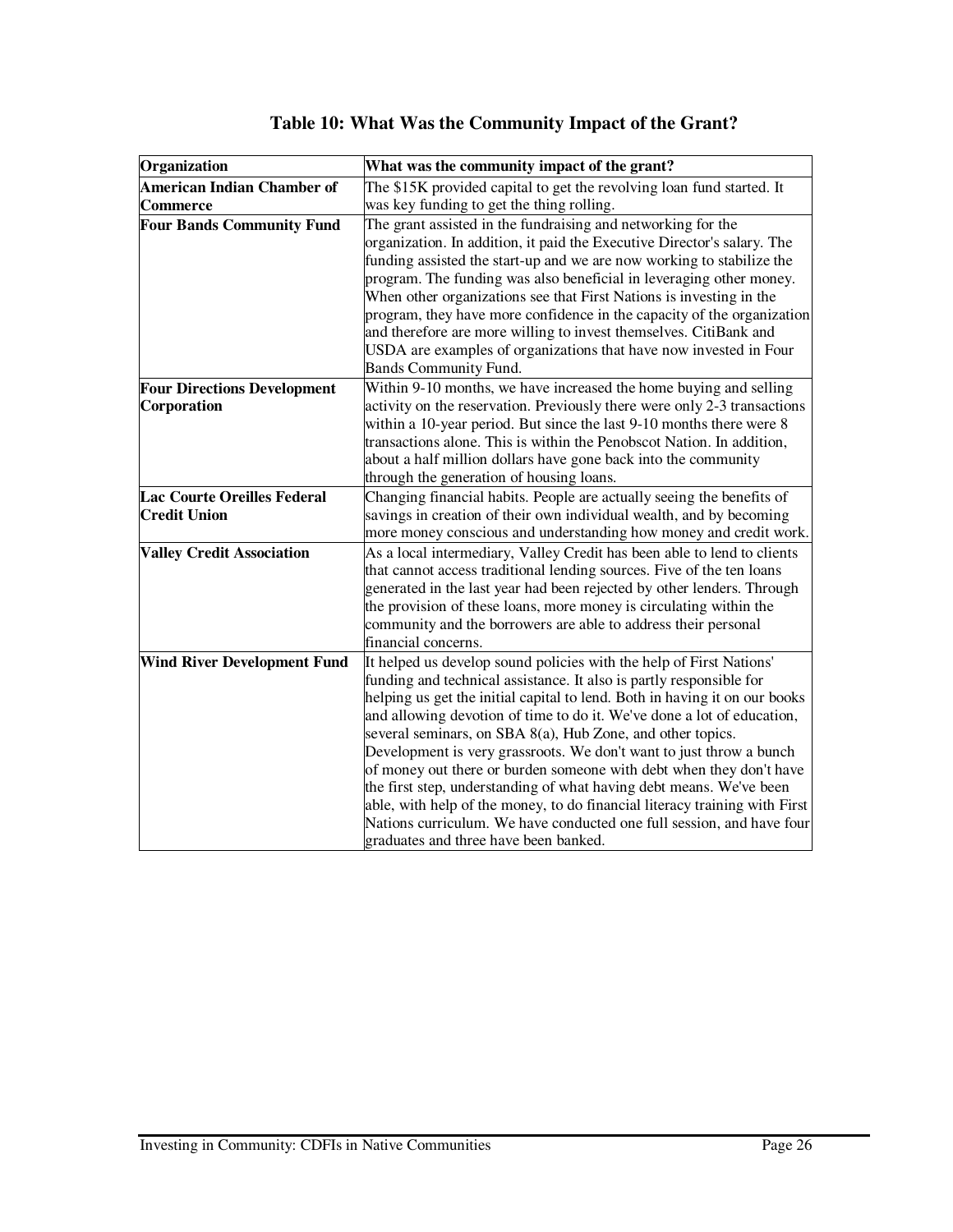#### *Conceptual Framework for Understanding CDFI Development*

Based on research and field work, First Nations Oweesta Corporation has identified five phases a Native CDFI must complete before it has achieved organizational self-sufficiency. Table 11 provides an illustration of this conceptual model of the steps a new and emerging CDFI must go through to become fully functional and self-sufficient. Most of the CDFIs we studied for this report were in phase I, II, or III of the process.

As can be seen in Table 11, in Phase I, the CDFI is in the "Start-Up" phase. Community members come together to get approval from the community (including in some cases the tribal government), conduct market research, and if they decide to move ahead, develop the articles of incorporation and bylaws. A mission statement should also be developed, start up funding should be secured, and key staff should be hired. Many of the organizations First Nations funded through the Little Eagle Staff Fund were at Phase I when we began funding them.

In Phase II, the organization is "Emerging" and works to gain  $501(c)(3)$  status and begins to formulate its operating policies, including its personnel policies and its loan policies. At this phase training may be required for staff to help them develop the capacity to make loans effectively. The organization should also design and successfully implement a fundraising strategy, and begin to bring additional revenue to the organization to support staff salaries and capitalize the loan fund. In addition, the organization should begin to plan technical assistance activities, and may begin to develop an investment strategy for any revenue they may generate. Outreach into the community should be conducted to develop an interest and a market for the organization's financial products.

Phase III is a significant jump forward for the emerging CDFI. In the "Growth" phase, the organization staff has reached the point where they can make their first loan, and they begin to implement their technical assistance and training programs. At the same time, the organization needs to have funding secured, but also must continue to successfully implement the fundraising strategy to attract more funds to the organization. This phase is both a giant leap forward for the organization, but is also a learning phase. Additional training may be required for staff as they consider lending options. Usually an organization spends a long time at Phase III, and generates many lessons learned about fundraising, capitalization of the loan fund, and developing loan policies, among other things, at this point in its development.

Phase IV is achieved when the organization has reached a level of professionalism that can only come from years of experience and learning. An organization that has reached the "Established" phase usually has a few years of experience providing loans, and has reviewed their loan policy and technical assistance policies and made any necessary adjustments. An organization in Phase IV generally has a good revenue stream and has funds to capitalize their loan pool, but it is also looking into other revenue generation activities as well, including new loan products and other financial products. Typically, an organization in Phase IV is ready to apply for certification from the CDFI Fund at the U.S. Department of the Treasury. As mentioned above, while certification is not necessary to function as a CDFI, certification is an advantage because it allows these CDFIs to receive directed technical assistance and more funding from the CDFI Fund. While reaching Phase IV is an accomplishment for any organization, many organizations still need a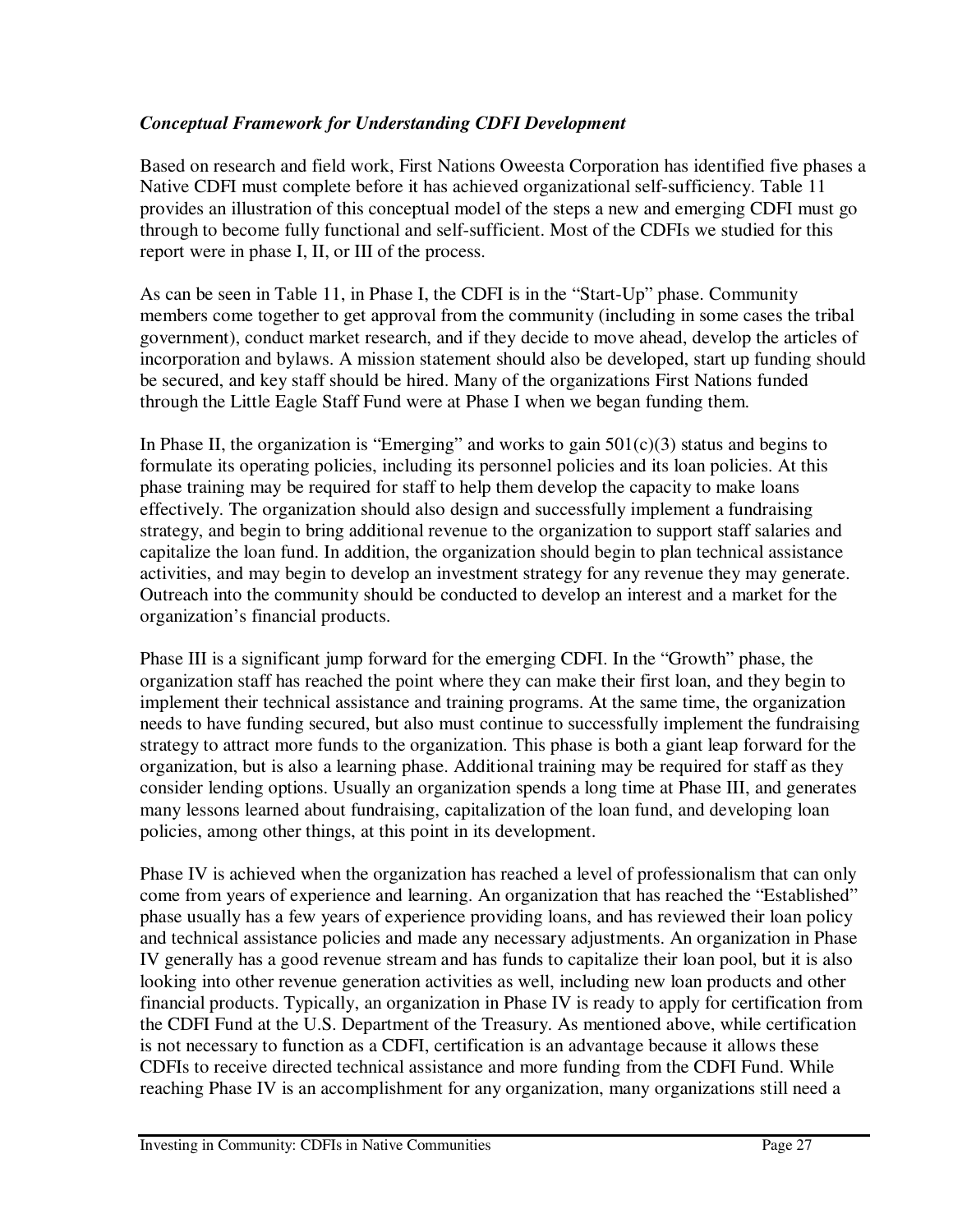great deal of support and technical assistance at this phase, and still benefit from both education and training.

Finally, Phase V is accomplished when the organization has reached "Maturity" and has developed additional revenue streams, has a sizeable and stable loan portfolio, and is generating enough revenue to be self-sufficient. An organization only reaches this point when it has been in operation for some time, has successfully analyzed its market and developed products to effectively serve that market, and is guided by an effective business strategy that supports adequate revenue generation. There may still be dependence upon grants and loans, but it is important for the CDFI to make the best use of these grants and loans to support its operation. The goal is for all Native CDFIs to reach this point. It is challenging for many Native CDFIs to reach this point, however, partially because of their location in low population density, rural locations, and partially because they service a niche market with a low profit margin. While this is the ultimate goal of the Native CDFI movement, it will require many years of capacity building to achieve (and may require the exploration of new, "scaled-up" models such as regional CDFIs).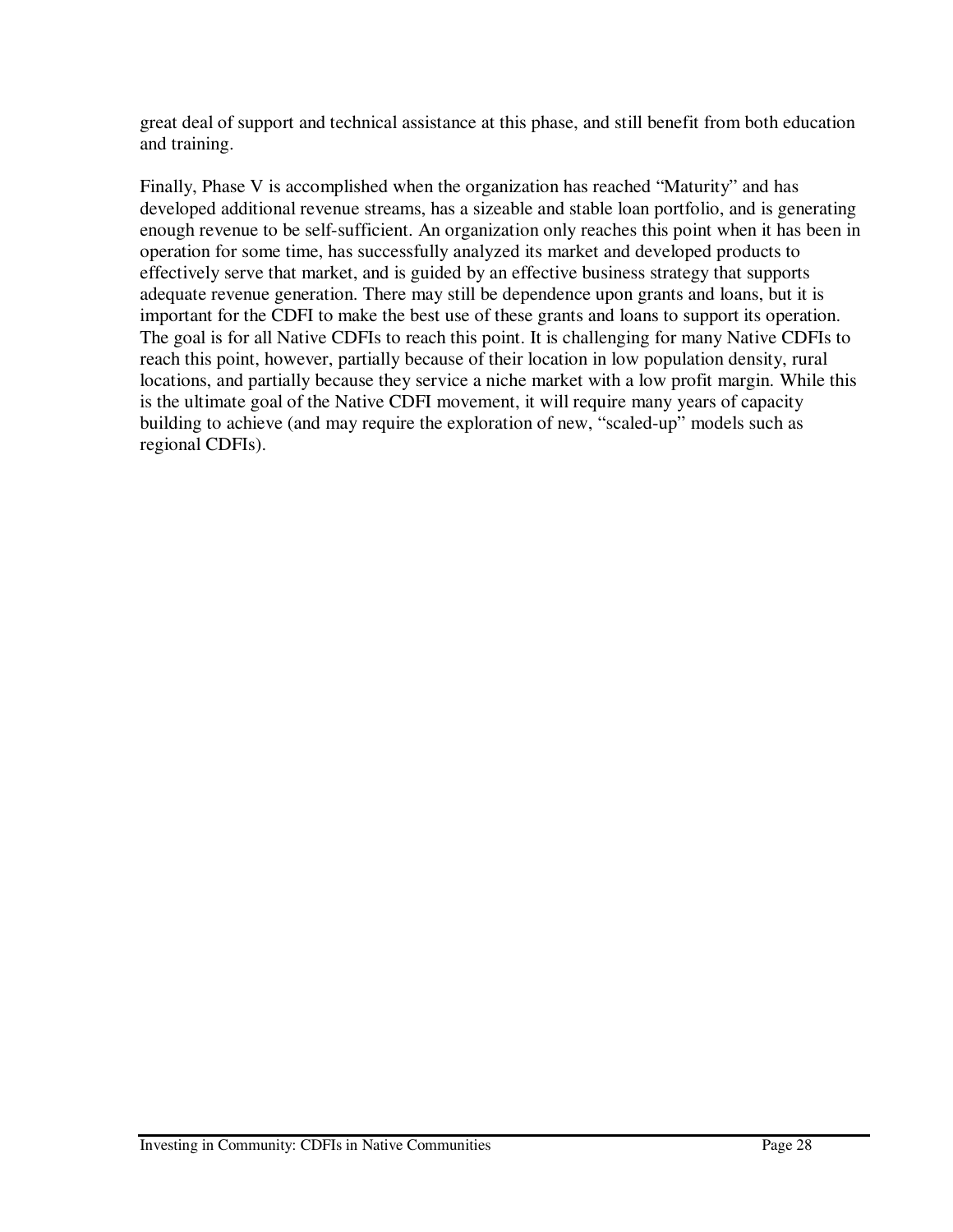| <b>Phase</b>       | <b>Activities</b>                                                                                                                                                      |
|--------------------|------------------------------------------------------------------------------------------------------------------------------------------------------------------------|
| <b>Phase I</b>     | Conduct a community needs assessment/market research.<br>$\bullet$                                                                                                     |
| Start-up           | Form an advisory committee with community members and key institutions<br>٠<br>represented.                                                                            |
|                    | Create a board of directors.<br>$\bullet$                                                                                                                              |
|                    | Develop articles of incorporation/charter.<br>٠                                                                                                                        |
|                    | Develop bylaws.<br>٠                                                                                                                                                   |
|                    | Develop mission statement.<br>٠                                                                                                                                        |
|                    | Identify initial funding.<br>٠                                                                                                                                         |
|                    | Hire staff.                                                                                                                                                            |
| <b>Phase II</b>    | Receive $501(c)(3)$ status.<br>$\bullet$                                                                                                                               |
| <b>Emerging</b>    | Develop lending/financing policies.                                                                                                                                    |
|                    | Identify loan committee.<br>٠                                                                                                                                          |
|                    | Provide training for board of directors, loan committee, (training on underwriting, how<br>to process loans, investment, and financial literacy) and other committees. |
|                    | Develop personnel policies and procedures.<br>$\bullet$                                                                                                                |
|                    | Design initial technical assistance and training program.<br>٠                                                                                                         |
|                    | Write a CDFI Fund TA grant (or something comparable).<br>٠                                                                                                             |
|                    | Design and successfully implement fundraising strategy and receive initial funding.<br>٠                                                                               |
|                    | Conduct outreach in community.<br>$\bullet$                                                                                                                            |
|                    | Conduct thorough market analysis.<br>٠                                                                                                                                 |
| <b>Phase III</b>   | Complete nonprofit business plan.<br>$\bullet$                                                                                                                         |
| Growth             | Begin making loans.<br>٠                                                                                                                                               |
|                    | Begin implementing technical assistance and training program.<br>$\bullet$                                                                                             |
|                    | Continue to successfully implement fundraising strategy and secure additional funding<br>$\bullet$<br>for operations and loan capitalization.                          |
|                    | Put a loan/portfolio tracking system of some sophistication in place.<br>$\bullet$                                                                                     |
|                    | Provide additional training to staff as need arises (training on liens, for example).<br>$\bullet$                                                                     |
| <b>Phase IV</b>    | Get certified from CDFI Fund.<br>$\bullet$                                                                                                                             |
| <b>Established</b> | Review loan policy and make necessary adjustments (possibly offer new loan<br>products).                                                                               |
|                    | Explore other financial products and services.<br>٠                                                                                                                    |
|                    | Review technical assistance and training plan and make necessary adjustments.<br>٠                                                                                     |
|                    | Review investment strategy and make any necessary adjustments.<br>٠                                                                                                    |
|                    | Explore other revenue generation activities.<br>$\bullet$                                                                                                              |
| <b>Phase V</b>     | Fully developed additional revenue streams.<br>٠                                                                                                                       |
| <b>Maturity</b>    | Lending pool has reached critical momentum.                                                                                                                            |
|                    | Loan portfolio is stabilized and consistently monitored.                                                                                                               |
|                    | Generate enough financial resources to become financially self-sufficient.                                                                                             |

## **Table 11: Phases of Native CDFI Development**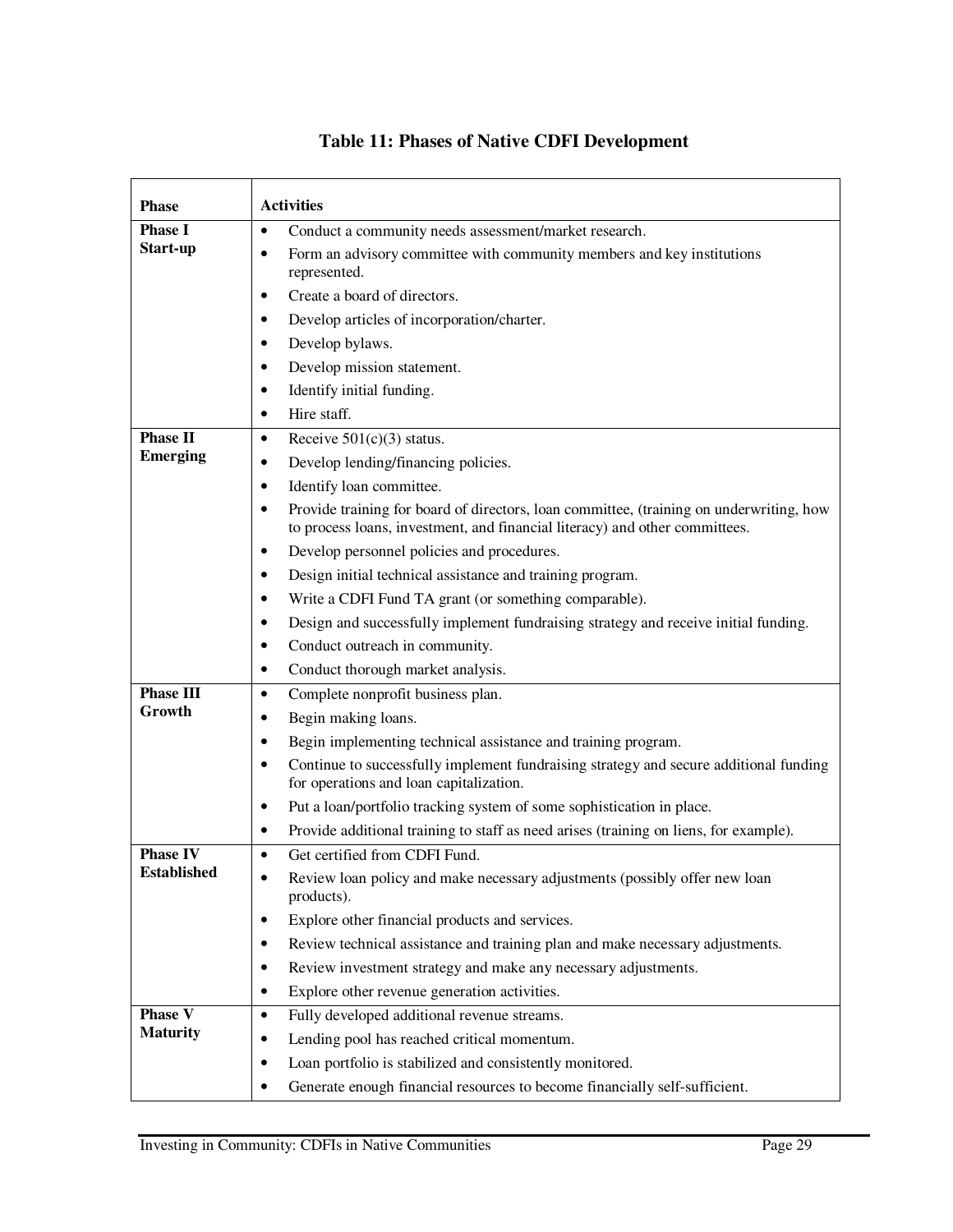## **IV. Lessons Learned from Little Eagle Staff Fund Grantees**

A review of the Little Eagle Staff Fund grantee reports over the last year of operations has yielded several lessons learned that may be of use to other Native CDFI organizations in the field that are looking to start up or expand their operations.

#### *The Importance of Tribal Legislation and Legal Codes*

One interesting finding is that there is a range of tribal legislation and legal codes that can both help and hinder lending in reservation communities. As can be seen from Table 12, very few tribes have Uniform Commercial Codes (UCC) or mortgage and foreclosure codes. This can make it difficult to collect on loans, and in many cases the CDFIs have been working with the tribal governments to pass new codes to protect lenders. When Four Directions Development Corporation was established, the lack of specific tribal codes and regulations on commercial and mortgage lending on the four Maine reservations was a challenge. Four Directions set out to develop tribal housing codes addressing credit barriers posed by existing restraints on alienation of reservation and trust lands. The tribes, in consultation with Four Directions, developed the following documents in order to facilitate mortgage lending on trust lands: *Tribal Foreclosure Code; A Residential Lease of Tribal Land; An Approving Foreclosure Code for Four Directions Development Corporation; Mortgage Deed and Trust Agreement.* Because mortgage lending on reservation trust lands is so unique, tribal codes and regulations had to be put into place to secure the land in case of default. Four Directions has obtained agreements and/or resolutions for the four tribes and this has allowed them to move forward to provide mortgage lending to their communities. In the event of a default, on trust or reservation lands leased by individuals, the land would revert to the tribe, which would then sell the lease and improvements to another tribal member and use the proceeds to pay off the mortgage with Four Directions. Since the development of the tribal mortgage and leasing codes, the Maine State Housing Authority, the Veterans Administration, HUD, and USDA have developed, or are in the process of negotiating, similar MOUs and will be strong financing partners for real estate loans on trust and reservation lands in the future.

#### *Collaboration with Tribal Government*

Lac Courte Oreilles Federal Credit Union has also learned an important lesson about working with the local tribe. When Lac Courte Oreilles agreed to provide payday loans and other loans that were secured with a payroll deduction for tribal employees, they assumed the tribe would inform them when an employee lost his or her job and therefore could not pay on the loan. The tribal payroll department however was not doing a good job notifying Lac Courte Oreilles of the termination of employees with outstanding payroll loans. After Lac Courte Oreilles granted loans to two people who then lost their jobs, Lac Courte Oreilles staff members had to talk to the tribe about better communication between the tribe and the credit union. The tribe has since agreed to provide better information about the status of its workers to the credit union, including notification of termination.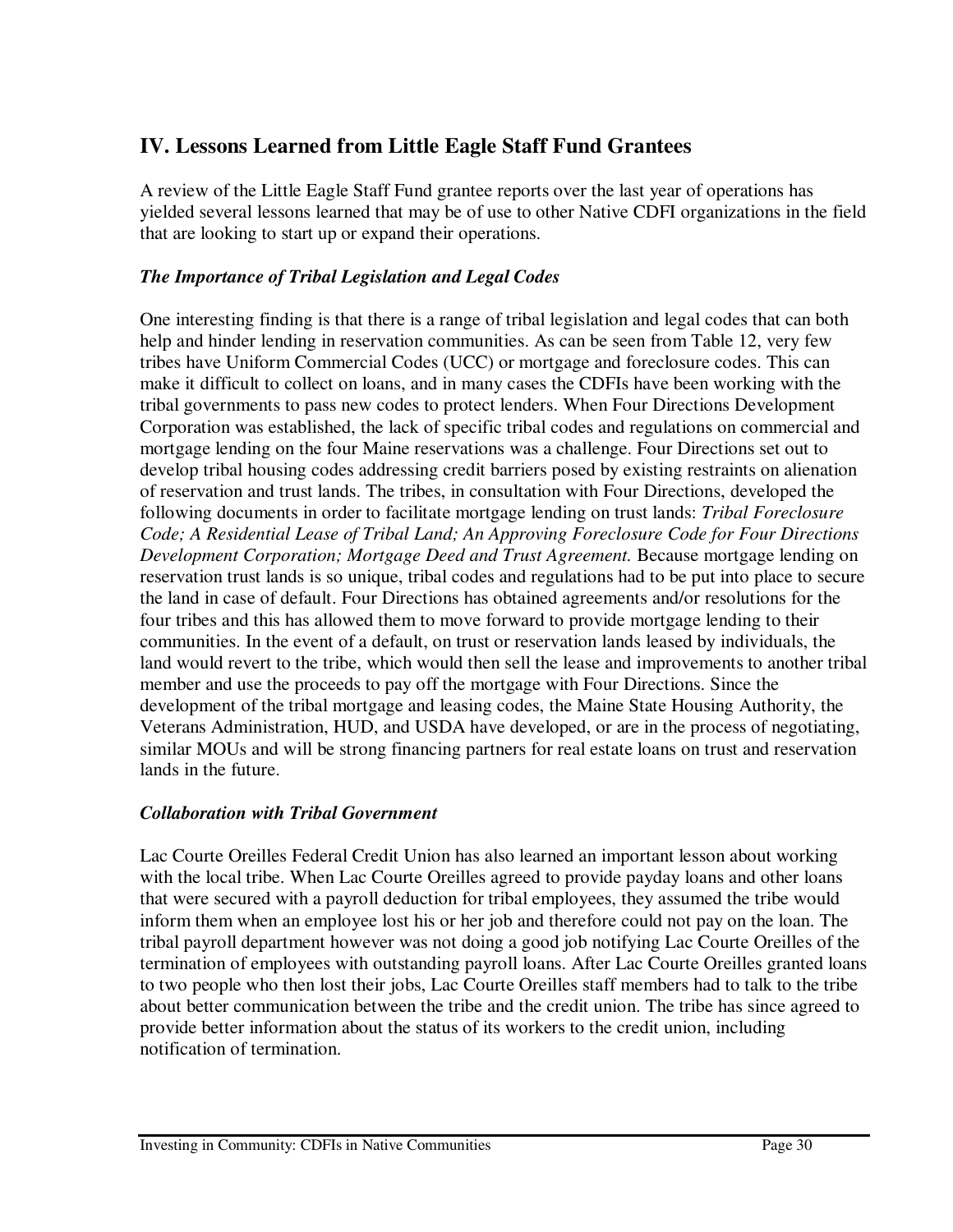|                                               |                             | Mortgage and Land use or |              |               |                                                               |
|-----------------------------------------------|-----------------------------|--------------------------|--------------|---------------|---------------------------------------------------------------|
|                                               | Does tribe have foreclosure |                          | zoning       |               | Debt collection                                               |
| Organization                                  | UCC code?                   | codes?                   | ordinances?  | Tribal court? | codes?                                                        |
|                                               |                             | $NA -$                   |              |               |                                                               |
| <b>American Indian Chamber</b> NA – statewide |                             | statewide                |              |               | $NA - statewide NA - statewide NA - statewide NA - statewide$ |
| of Commerce                                   | organization                | organization             | organization | organization  | organization                                                  |
| <b>Four Bands Community</b>                   |                             |                          |              |               |                                                               |
| Fund                                          |                             |                          |              |               |                                                               |
| <b>Four Directions</b>                        |                             |                          |              |               |                                                               |
| <b>Development Corporation</b>                |                             |                          |              |               |                                                               |
| <b>Lac Courte Oreilles</b>                    |                             |                          |              |               |                                                               |
| <b>Federal Credit Union</b>                   |                             |                          |              |               |                                                               |
| <b>Valley Credit Association</b>              |                             |                          |              |               |                                                               |
| <b>Wind River Development</b>                 |                             |                          |              |               |                                                               |
| Fund                                          |                             |                          |              |               |                                                               |

## **Table 12: Tribal Codes to Facilitate Lending and Debt Collection**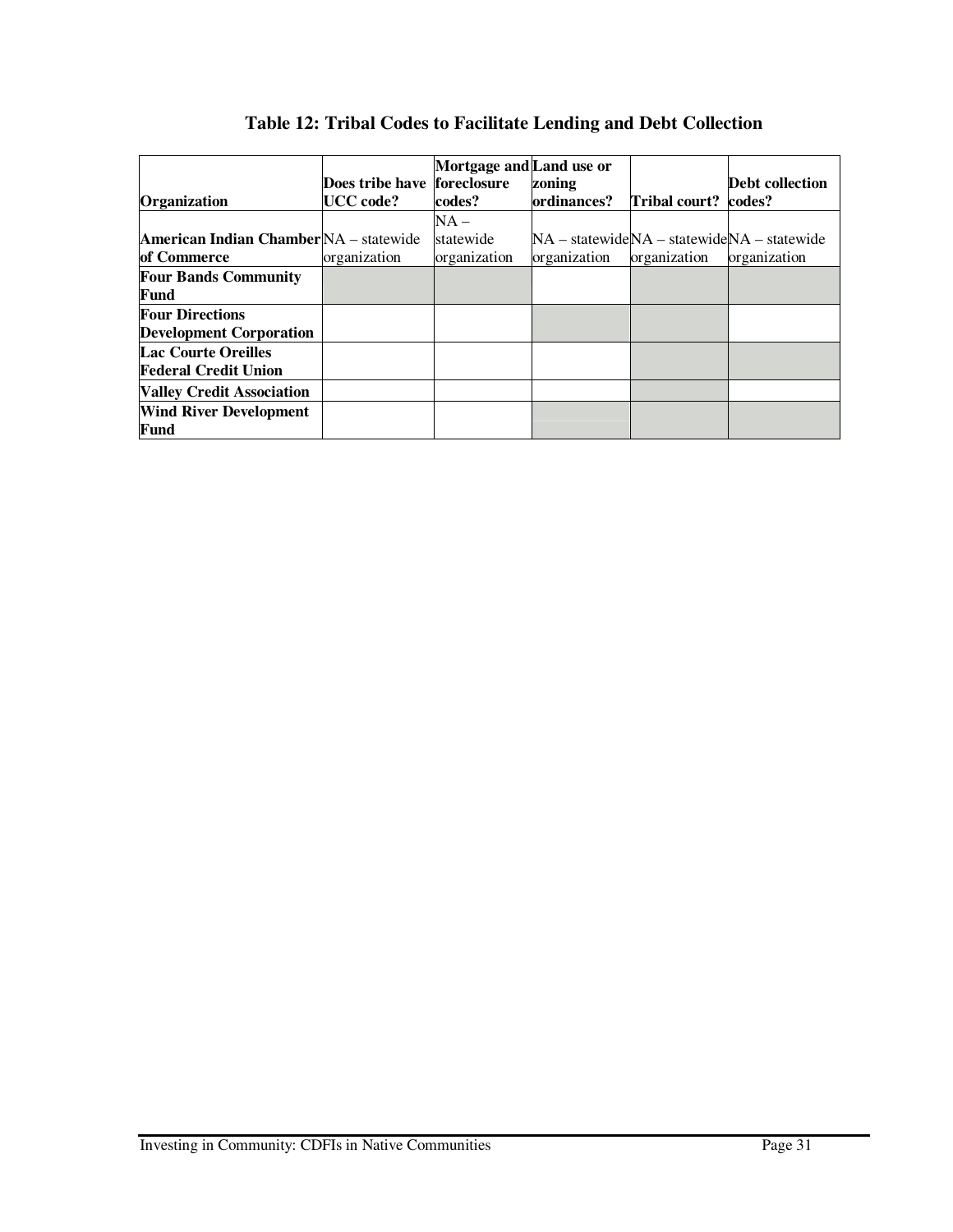#### *Predatory Lending*

Little Eagle Staff Fund grantees uniformly reported problems with predatory lending in their communities. Table 13 provides a review of the responses we received from the Little Eagle Staff Fund grantees when we asked them about problems with predatory lending.

| Organization                       | Problems with predatory lending?                                                 |
|------------------------------------|----------------------------------------------------------------------------------|
| <b>American Indian Chamber of</b>  | There are companies that are providing loans at high interest rates. AICC is     |
| <b>Commerce</b>                    | lending at 8% base depending on the credit history of the borrower.              |
| <b>Four Bands Community Fund</b>   | With the personal finance trainings the organization addresses predatory         |
|                                    | lending by providing other choices to be considered. The clients review their    |
|                                    | own credit reports and determine the impact of predatory lending on their        |
|                                    | pocketbooks.                                                                     |
| <b>Four Directions Development</b> | They are trying to help. Predatory lending is out there. Low-income Natives      |
| Corporation                        | have no credit or poor credit and have to get loans at higher interest rates.    |
|                                    | People use credit cards for home improvement. Four Directions has assisted       |
|                                    | in providing home improvement and home equity loans so that they do have         |
|                                    | to use credit cards for this purpose.                                            |
| <b>Lac Courte Oreilles Federal</b> | Yes, mostly in the form of check cashing. There is a place on the reservation    |
| <b>Credit Union</b>                | called Payday Loans that charges 26% interest. There are similar services        |
|                                    | located in Rice Lake and other surrounding communities. In-house loans from      |
|                                    | other financial entities on reservation charge astronomical rates of interest as |
|                                    | compared to the Lac Courte Oreilles Federal Credit Union, so people are very     |
|                                    | surprised and happy to know that Lac Courte Oreilles' rates are much more        |
|                                    | reasonable. Now working on a tier basis, where more services are available       |
|                                    | with completion of classes, training, etc.                                       |
| <b>Valley Credit Association</b>   | It is a problem - because lots of folks live 100 miles from nearest urban center |
|                                    | in Idaho - I have received calls from some of those car dealers that wanted us   |
|                                    | to fund the loans for the cars but the amount of sale was way out of line - too  |
|                                    | high. I usually follow-up with the client to tell them why Valley Credit         |
|                                    | Association would not provide the loan.                                          |
| <b>Wind River Development Fund</b> | Predatory lending is a problem in our community. We are seen as an               |
|                                    | alternative. Our name has been building up and folks have been coming to see     |
|                                    | us even though we have no money to lend. They ask, "where can I get              |
|                                    | money?" Wind River educates about what people should be looking for and          |
|                                    | why they should not use certain loans (like payday loans that provide an         |
|                                    | advance on a payroll check for a high interest rate). We do lots of one-on-one   |
|                                    | educating. Part of our entrepreneurship training course will include a review    |
|                                    | of money sources that are available and which are appropriate.                   |

#### **Table 13: Is Predatory Lending a Problem in Your Community?**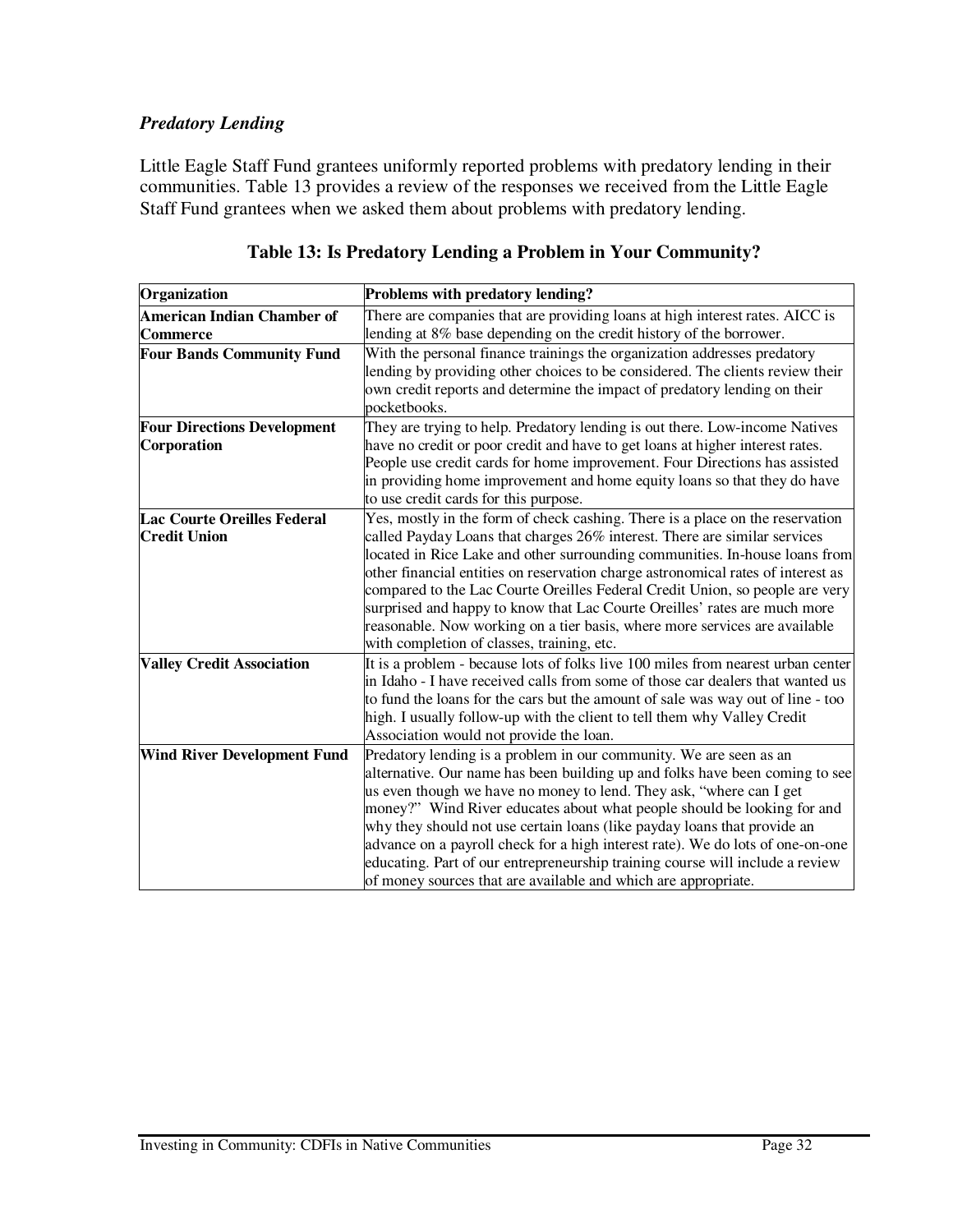#### *Other Lessons Learned*

First Nations asked Little Eagle Staff Fund grantees to provide an overview of the most important lesson learned over the past 12 months of their grant period. Table 14 provides a review of their responses. Some themes emerge from the grantees, including the following:

- **The importance of financial literacy and financial education.** Both Lac Courte Oreilles and Valley Credit have noted that people need to increase their financial literacy skills so that they can develop a credit rating and also develop a long-term perspective on savings, investment, and income.
- **The importance of business education**. Many CDFIs emphasize the importance of business education. Wind River has decided to make entrepreneurship training a requirement for receiving a business loan.
- **The importance of having a good record keeping and tracking system.** After Lac Courte Oreilles realized they could not answer our questions about the demographics of the clients served, they realized the importance of a good tracking system. Four Bands also stated that they think it is important to track all training and technical assistance activities so that they can report to funders.
- **The importance of an active, ongoing fundraising plan.** Many organizations struggle with fundraising. Many organizations report that there is a great deal of demand for credit products, but they do not have the resources to provide them.
- **The need to continually revisit the products and policies in place and make adjustments.** Lac Courte Oreilles Federal Credit Union examined their products and added payday loans and a check cashing service in order to increase their revenue stream and respond to demand. Other organizations implemented policies to collateralize loans at a higher rate.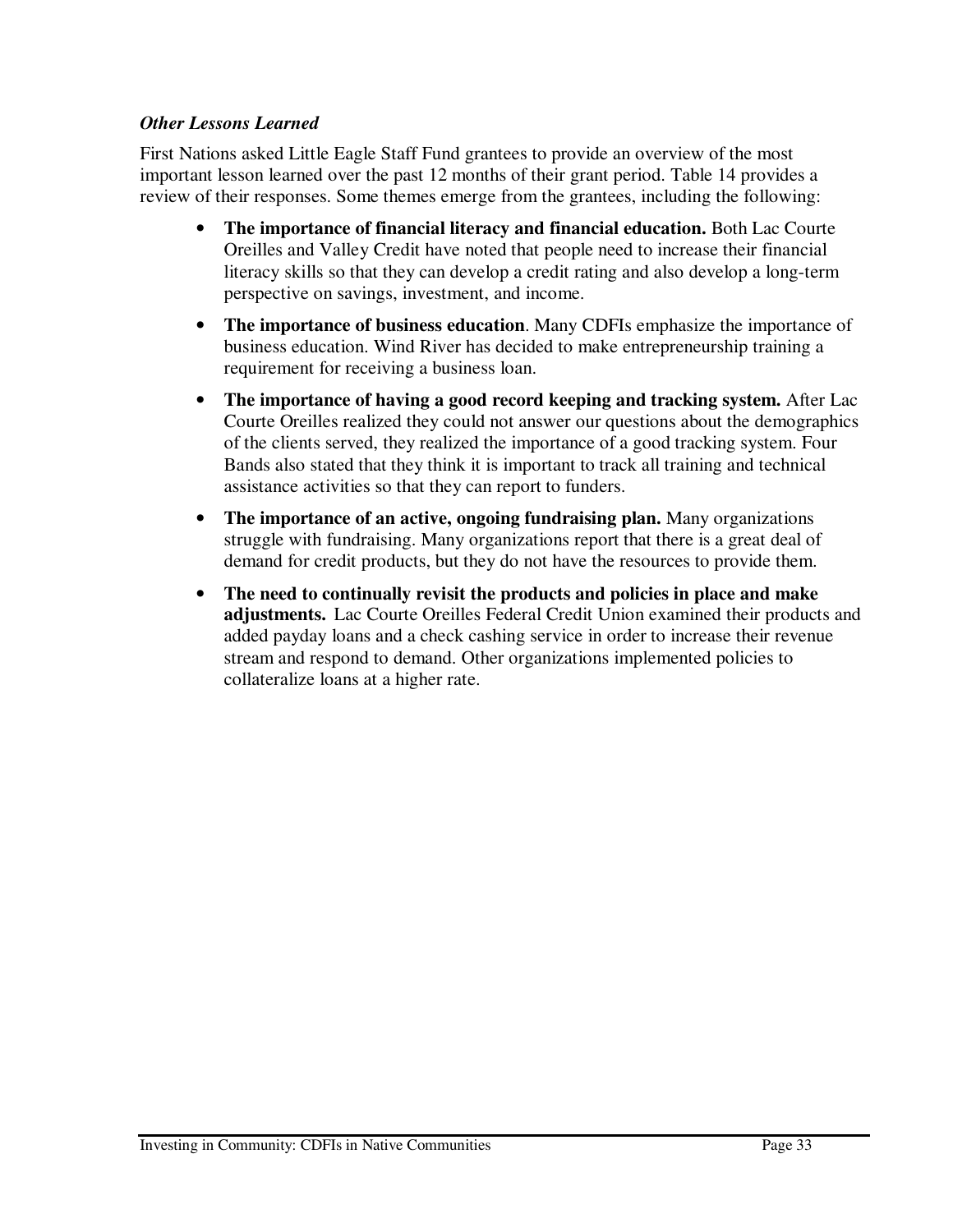### **Table 14: What Were Lessons Learned?**

| Organization                                              | What were the most important lessons learned?                                                                                                                                                                                                                                                                                                                                                                                                                                                                                                                                                                                                                                                                                                                                                                                                                                              |
|-----------------------------------------------------------|--------------------------------------------------------------------------------------------------------------------------------------------------------------------------------------------------------------------------------------------------------------------------------------------------------------------------------------------------------------------------------------------------------------------------------------------------------------------------------------------------------------------------------------------------------------------------------------------------------------------------------------------------------------------------------------------------------------------------------------------------------------------------------------------------------------------------------------------------------------------------------------------|
| <b>American Indian Chamber of</b><br><b>Commerce</b>      | The development of the banking portion of the revolving loan fund was more<br>difficult than anticipated. The underwriting is new and therefore they are<br>seeking to outsource the back office component of the operation. Funding for<br>operations remains a big issue. The demand is there but the funds for startup                                                                                                                                                                                                                                                                                                                                                                                                                                                                                                                                                                  |
|                                                           | operations is minimal. Their hands are tied to provide small micro loans even<br>though the demand for larger loans is there.                                                                                                                                                                                                                                                                                                                                                                                                                                                                                                                                                                                                                                                                                                                                                              |
| <b>Four Bands Community Fund</b>                          | Build your database early of all TA and training activities. There should be<br>more strategizing upfront. Must be able to track all information on the clients.<br>These are requirements by the investors and funders and it is hard to implement<br>after the fact.                                                                                                                                                                                                                                                                                                                                                                                                                                                                                                                                                                                                                     |
| <b>Four Directions Development</b><br>Corporation         | We didn't fully grasp the need for housing loans on the reservation. We feel that<br>they have just hit the tip of the iceberg. The demand is tremendous. But many<br>people still don't meet the needs of Four Directions because they do not have the<br>financial skills or the assets to buy a home. Financial literacy is a crucial and<br>important piece to offer to Native individuals to get them qualified for loans.                                                                                                                                                                                                                                                                                                                                                                                                                                                            |
|                                                           | The fundraising aspects especially for operations has been very challenging.<br>Must have a strong fundraising plan to get through the first few years. Outreach<br>is also very important in both the public and private sector. It is very important<br>to have the private sector involved in the development of the program.                                                                                                                                                                                                                                                                                                                                                                                                                                                                                                                                                           |
| <b>Lac Courte Oreilles Federal</b><br><b>Credit Union</b> | Our loan limit is too low to make large purchases that significantly affect a<br>family's budget (car, house, etc.).<br>The community need for more financial literacy. The mindset on the reservation<br>is money-in-hand. They are happy to get a loan now, but don't care about paying<br>back and saving for future. The ease of getting credit cards and simple loans is                                                                                                                                                                                                                                                                                                                                                                                                                                                                                                              |
|                                                           | more widely understood than what it means to have credit, paying back<br>obligations, and the role of savings in reaching short- and long-term goals.                                                                                                                                                                                                                                                                                                                                                                                                                                                                                                                                                                                                                                                                                                                                      |
| <b>Valley Credit Association</b>                          | The need is definitely there - people need this community lending organization<br>that is able to fund them. We don't give our dollars away, lots of folks use<br>payroll deducts for tribal employees - other Native CDFIs need to be sure they<br>have the loan capital before you set up. We were already established and then it<br>became privatized and the loan pool wasn't enough. Now we have<br>administration expense covered.                                                                                                                                                                                                                                                                                                                                                                                                                                                  |
| <b>Wind River Development Fund</b>                        | The importance of the education piece. We have decided that the<br>entrepreneurship curriculum is a requirement for a loan. Making the<br>commitment and going through the steps, finding out the reality of what it takes<br>- it is going to turn some people off and away, but there are those who feel they<br>will do it no matter what. Not everyone will have to take the course, and if they<br>are a business in place two years it is not required. Having good policies in<br>place is important both for the soundness of the organization and so the<br>community knows there is equity. Thinking about board members, need to<br>establish a mission statement and keeping the mission in the forefront of their<br>thinking, other than just getting the money out the door. If earlier we had<br>committed a full time executive director, it would have taken off sooner! |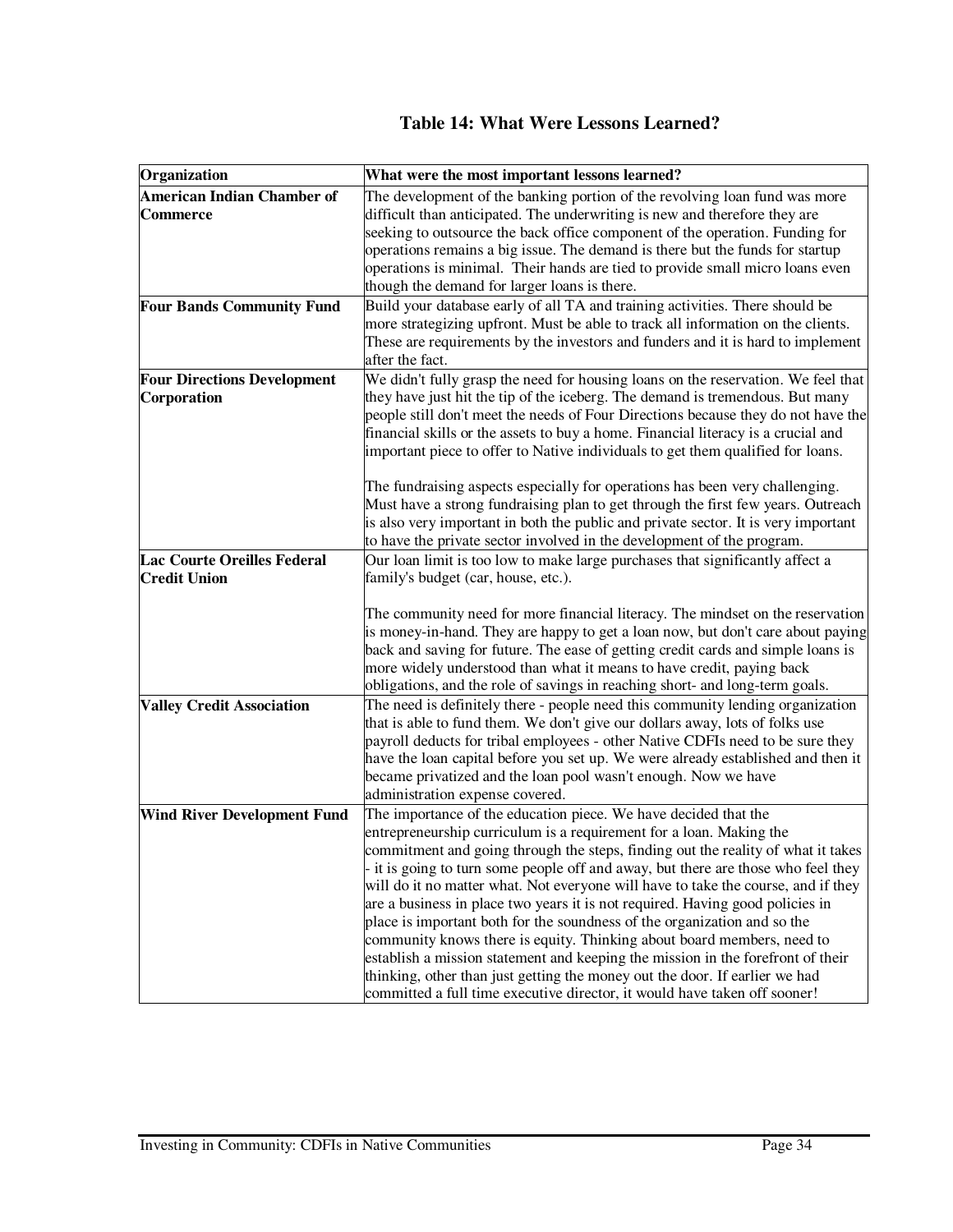## **V. Conclusion**

Community development financial institutions offer a locally controlled, community-responsive resource for credit and other financial services to support asset-based development in Native communities. The number of Native controlled CDFIs has increased significantly over the past six years. Although there are an increasing number of Native controlled CDFIs in communities across the nation, there is very little primary data on their activities, practices, and early lessons learned. This report provides information from an early evaluation of First Nations Development Institute's Little Eagle Staff Fund, a grantmaking program dedicated to supporting Native CDFI organizations at differing levels of development. The goal of Little Eagle Staff Fund is to provide start up grant capital and complementary technical assistance to new and emerging Native CDFIs to help them progress towards self-sufficiency.

This early evaluation revealed several things. The six financial institutions funded by First Nations' Little Eagle Staff Fund over the last year have grown as organizations and contributed to their local communities. Little Eagle Staff Fund grantees have achieved organizational growth by providing training for their board and staff, developing internal policies and procedures, and capitalizing their loan pool. Fundraising and capitalization remains a challenge, yet many organizations have raised funds over the past year and some have made their first loan.

Little Eagle Staff Fund grantees contributed significantly to the local communities in which they are located. Not only have 238 loans valued at \$484,635 been provided in this small sample of six communities, but 27 of these loans, worth a total of \$83,151, supported Native American owned businesses that in most cases were located in Native American communities. Hundreds of hours of technical assistance have been provided in these communities, a total of three new homes were purchased, and hundreds of people have accessed credit through affordable payday loans or microenterprise loans. The impact of these grants goes beyond economic development. Little Eagle Staff Fund grantees report that their customers are able to use their services to buy cars to get to work, conduct home repair, and increase their self-esteem by starting small businesses.

This study of six Native controlled CDFIs yielded several lessons learned. Interviewees stressed the importance of financial education for cultivating a market for their financial services, and discussed the importance of business education. In addition, several of the CDFIs studied mentioned the importance of having an active, ongoing fundraising plan, as demand often outpaced supply for many of the credit services offered by these institutions. These lessons learned, and others, may be useful to other Native CDFIs as they continue the process of organizational development and growth in their own communities.

While this report only provides data on a small sample of the Native CDFIs currently in existence across the nation, the contributions of these six organizations are significant and the lessons learned are important. The impacts of Native CDFIs are both economic and social, and can be measured in both quantitative and qualitative terms. While the economic development stimulated by the presence of these Native-owned and controlled credit institutions can be measured quantitatively, the other impacts are less tangible and better measured in the vocabulary of community development with such terms as "locally controlled financial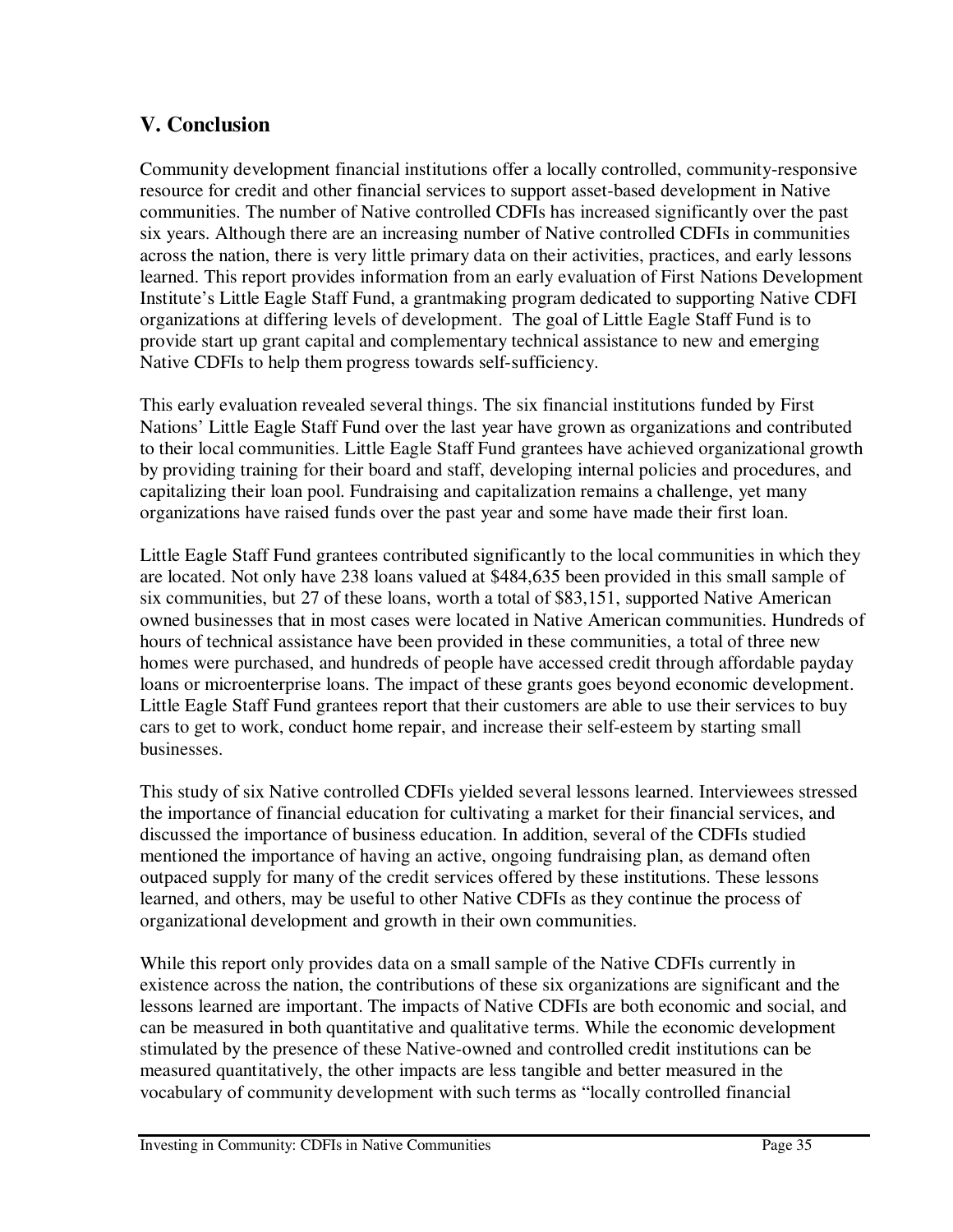institutions," "leadership development," and "increased opportunities and self-esteem." No matter how you measure it, however, it is clear that investment in new and emerging Native community development financial institutions are truly proving to be a good investment in community.